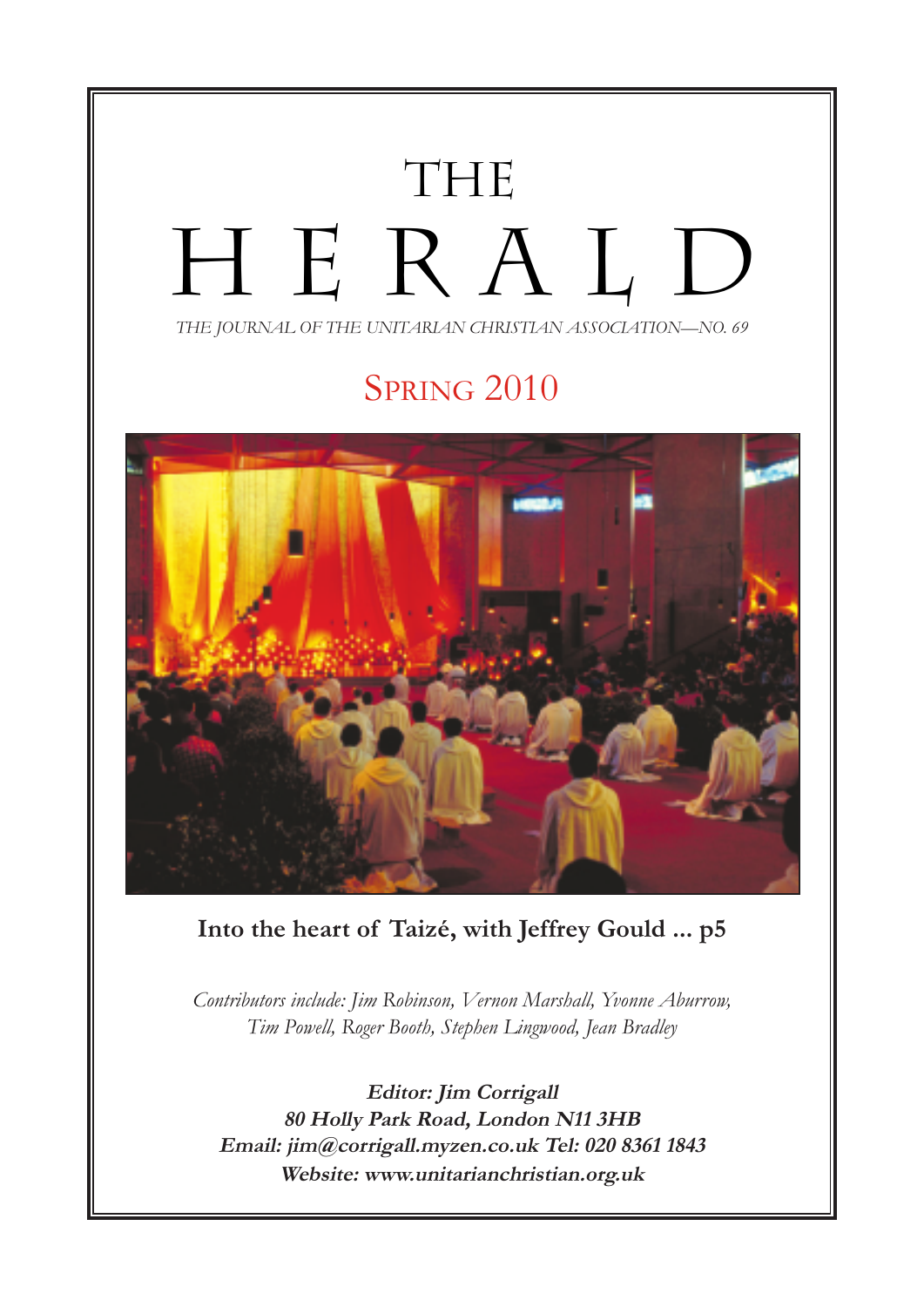# **CONTENTS**

| Editorial – Jim Corrigall                                                                                          | p1  |
|--------------------------------------------------------------------------------------------------------------------|-----|
| Moderator's Report – Rev Alex Bradley                                                                              | p4  |
| Return to Taizé – Rev Jeffrey Gould                                                                                | p5  |
| Renaissance humanism – Tim Powell                                                                                  | p7  |
| Exploring the 'Goddess' – Yvonne Aburrow                                                                           | p11 |
| Reflections on UK ministry - Jim Robinson                                                                          | p17 |
| Time and Eternity in T.S. Eliot – Jim Corrigall                                                                    | p19 |
| Why I go to Church of England services – Lucy Harris                                                               | p24 |
| 'Free Christian' debate – Roger Booth, Stephen Lingwood                                                            | p26 |
| Review: David Doel's new book – Vernon Marshall                                                                    | p30 |
| Review: Nadder Valley worship – Jean Bradley                                                                       | p31 |
| Forthcoming Events                                                                                                 | p33 |
| Cover Photo: Taizé worship (Photo: Sabine Leutenegger / (c) Ateliers et Presses<br>de Taizé, 71250 Taizé, France.) |     |

# Editorial: What's in a name?

A warm welcome to readers of this Spring edition of *The Herald,* and apologies for its irregular appearance of late. It will in future come out twice a year: in Spring and Autumn (while members will also continue to receive Newsletters).

You may notice a wider range of contributors than usual, including: Jim Robinson on six years of UK ministry; Tim Powell on Renaissance humanism; Yvonne Aburrow on the 'Goddess'. Reviewers are Jean Bradley and Vernon Marshall – who pays fulsome tribute to a new book by David Doel, published by the Unitarian Christian Association (UCA).

Now an apology for returning to a subject that was the focus of the last Editorial: namely the question of a name-change for our denomination, which could result in dropping the 'Free Christian' part of our name. I'm doing so because it remains a 'live'issue, and also my last editorial encouraged two interesting – and divergent – responses, from Roger Booth and Stephen Lingwood (both included in this issue).

Roger Booth argues for maintaining a distinctive Free Christian identity, so that those in our denomination who believe in the Trinity, or those who 'simply find the nature of the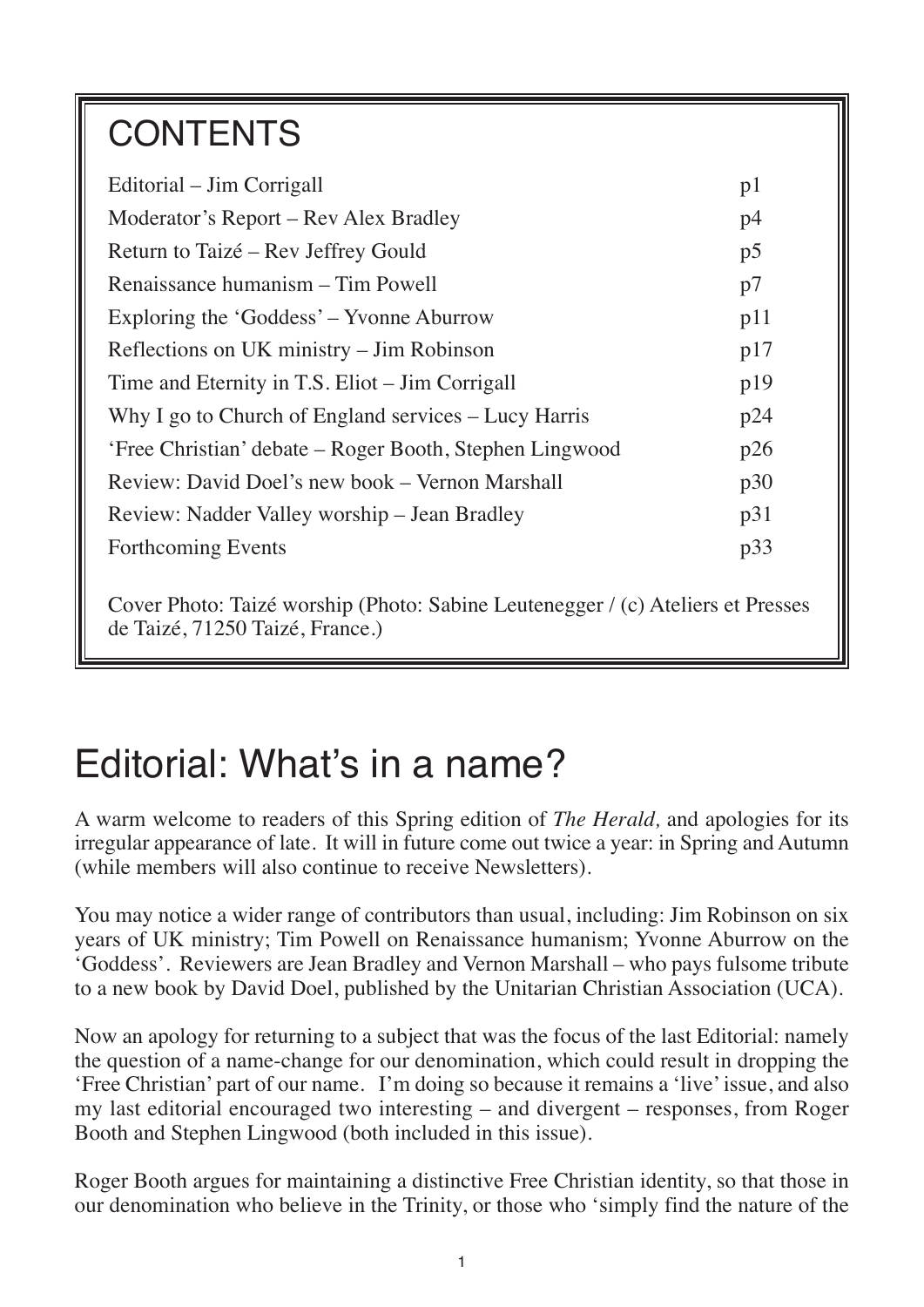Godhead a mystery', should not feel alienated by our worship or ethos. I must say I believe the UCA does encompass both Free and Unitarian Christian perspectives, although there's no harm in us being reminded of our Free Christian legacy (and our denomination certainly needs reminding!).

Stephen Lingwood, on the other hand, makes a powerful case that Unitarian Christians should not fear dropping the Free Christian name, and in fact should welcome this. He brings much-needed clarity to this debate by explaining what the terms actually mean. His main point is that the inclusive spirit of Free Christianity is now integral to our Unitarian movement, where all are welcome.

Obviously there's room for debate here, but I feel this is often *not* the case. While we say we celebrate all faiths, and that we welcome people 'of all faiths and none', I feel there remains a hostility towards Christianity, certainly to 'mainstream Christianity'.

Examples? Well, two from the South-East: a membership secretary a few years ago saw it as her duty to keep out 'Trinitarians'(and was supported in this by senior figures in the congregation); more recently, an active member at another chapel resigned because he felt his belief in the Trinity and the Resurrection (of Christ) made his continued membership impossible. And our national publicity often gives a purely Unitarian view of our theology (historically at any rate). Then just listen to the distaste (almost horror) in the voices of some Unitarians – including ministers – when they discuss mainstream Christian practices they've witnessed in some of our Free Christian chapels, and hear them assert (in the teeth of history): *'it's against all our traditions!'*

Of course, many in our denomination do not share this prejudice (or confusion), but I regularly encounter the belief that, whatever our views, one thing we are *all* against is the 'dogmas' of mainstream Christianity. Let's be clear. Most Unitarians (and Free Christians) do oppose many of these 'dogmas', but that can never be the collective position of our denomination! In the end, our only *essential* difference from the Christian mainstream is that we are against the imposition of creeds on members and ministers. For our essence is we are a free religious faith, not that we have any collective position on the nature of the divine.

But does any of this matter today? I think it does. Why? Because it seems to me our best hope for growth – numerical and spiritual – is among liberal Christians disenchanted with narrow and fundamentalist attitudes in their own churches (including prejudice in the Church of England). We already attract a trickle of 'refugees'from these churches – who come to us, of course, for a wide variety of reasons. But even if this became a slightly faster trickle, it could have a dramatic effect on our small numbers!

So for this reason alone I support the retention of the 'Free Christian' name, as a reminder of that inclusive tradition that many of us are so hazy about. And I hope that both Unitarian and Free Christians will attend the workshop (on last year's Resolutions) at our Annual Meetings in April, and join this debate.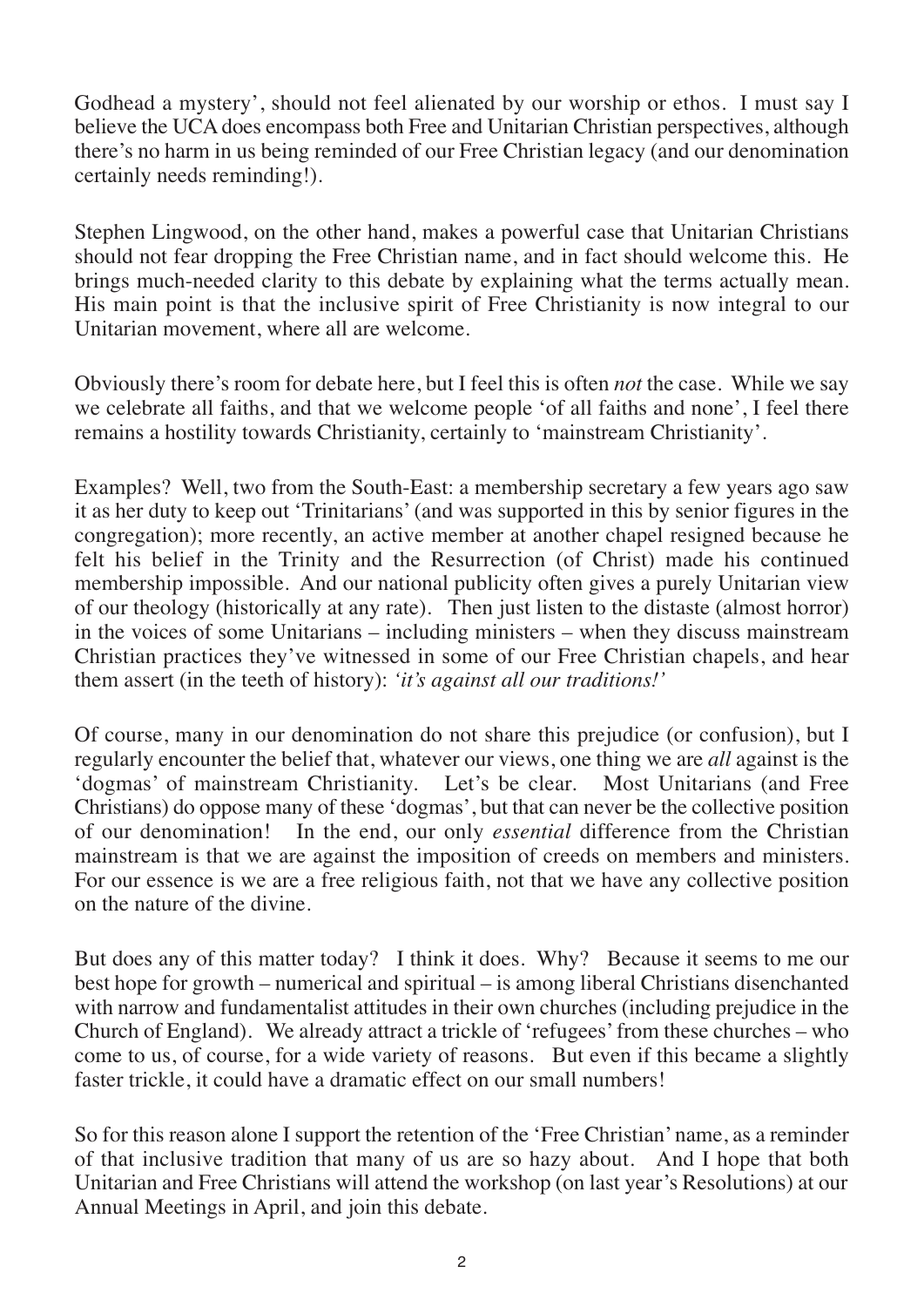But ultimately I agree with Stephen Lingwood: far more important than this is that we should deepen our Christian spirituality, and witness to 'the transformative power of God in our lives'. That way we will create vibrant spiritual communities, ones capable of attracting newcomers – including liberal Christians of all kinds.

**Jim Corrigall is an Executive Committee member of the General Assembly of Unitarian and Free Christian Churches.**



## *Are you interested in the liberal Christian tradition? Do you want to see it continue and flourish within our Unitarian denomination?*

*Have you considered joining the Unitarian Christian Association?*

*We welcome new members!*

Details of how to join are to be found inside the back cover of this edition.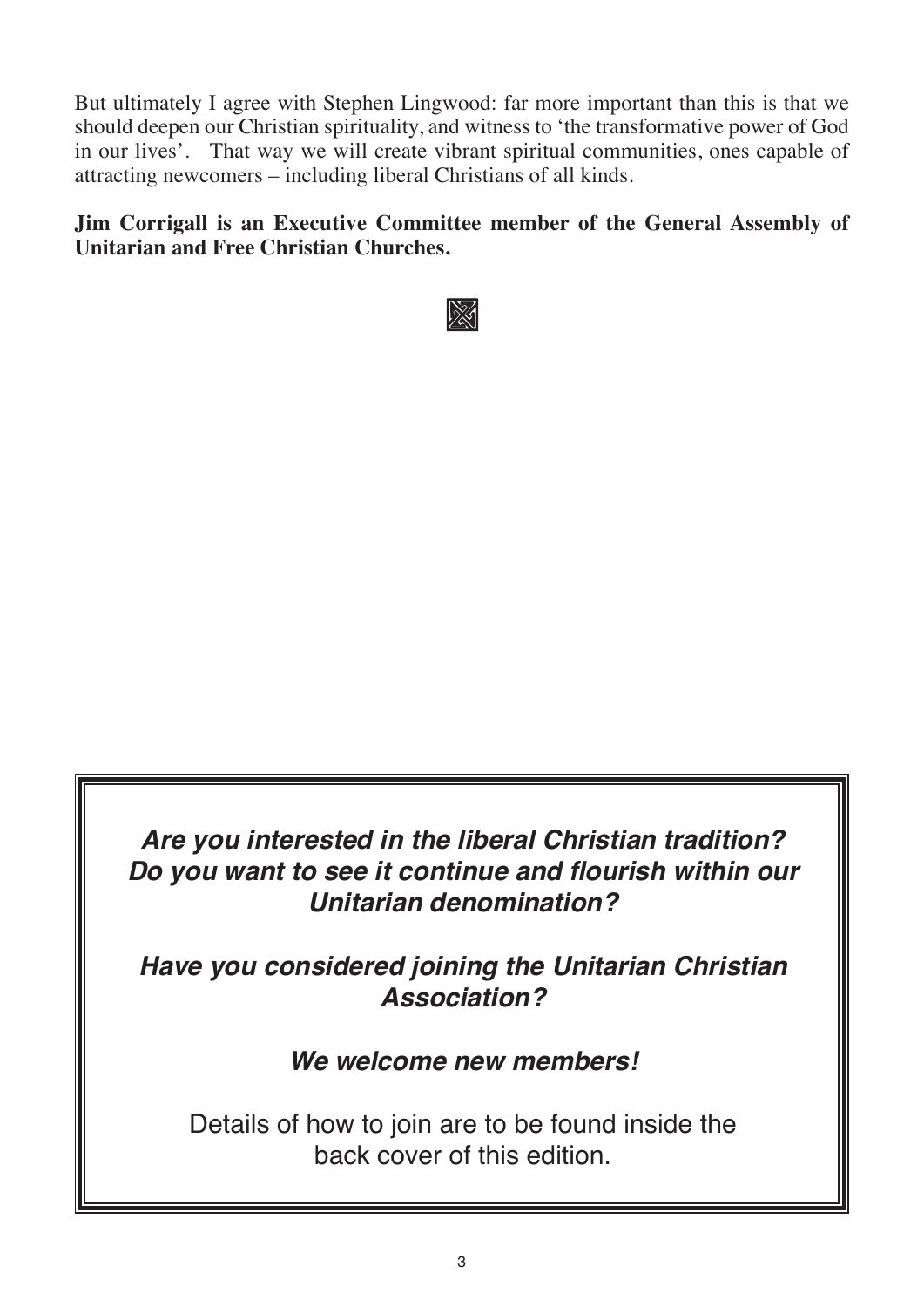# Moderator's Letter: Our living tradition

What do we mean by 'tradition'? The word has come to have some unfortunate connotations of fustiness, outdated views, a clinging on to the past. In fact it means a handing on down the generations, a transmission of culture, belief and practice. Jewish families hand on the traditions of Exodus, their delivery from slavery into freedom, in their Passover celebrations. Paul speaks of preaching the gospel, which he himself received and handed on in his turn *(I Corinthians Chapter 15).* This is a positive and joyful message, far removed from any notion of antiquarianism or a dull adherence to outmoded ways of thought.

A useful distinction made by some commentators is that between tradition and traditionalism. The church historian Jaroslav Pelikan phrased it thus: 'Tradition is the living faith of the dead; traditionalism is the dead faith of the living.' The Unitarian ethos is one that embraces modernity. The Dissenting Academies were among the first to have lectures in English rather than in Latin. Unitarians were in the vanguard with other liberal Christians who embraced the insights of Darwin. They eagerly looked to the new Biblical criticism which arose in the nineteenth century. They looked to the study of faiths other than Christianity as yet another way in which humankind could approach knowledge of the divine and find self-knowledge as well.

The Unitarian Christian tradition looks to our roots, not only out of respect for the men and women who gave us the underpinnings of our religious and civil freedom but because it contains lessons and pointers to the future. We look to Jesus, the 'author and perfecter' of our faith, in the knowledge that he is a pivotal figure for people of other faiths, as well as those not affiliated to any faith. Our liberal, rational tradition prevents us from seeing him (or any faith system) as giving us easy answers to the mysteries of life but it gives us the opportunity to work out our response to life in loving community with others.

*The Herald* presents us as always with different viewpoints and outlooks on the religious quest. In a world where cynicism and despair often predominate, the Unitarian Christian Association seeks to offer a ray of light and love to those who wish to join us in the quest for faith without the loss of freedom. Whether you are a UCA member, a friend or simply a curious enquirer, we welcome you.

**The Rev Alex Bradley is Moderator of the Unitarian Christian Association and Principal of Unitarian College Manchester. He is Minister at Styal in Cheshire.**

m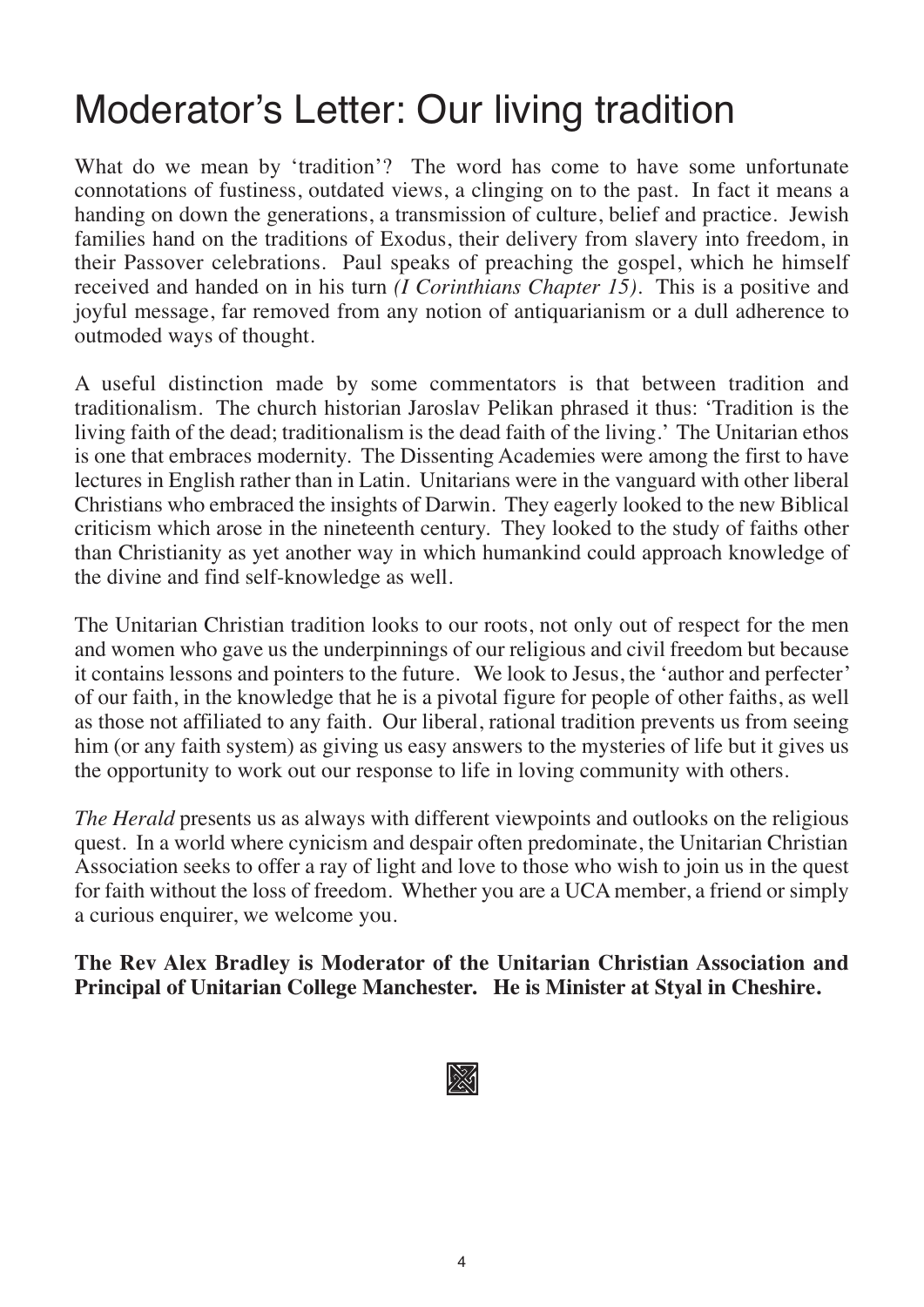# Revelation in the rhythms of Taizé

## A week-long return visit to the monastic community of Taizé in France, enabled *Jeffrey Gould* to savour its deep spirituality

For one week in November 2009, Catherine Fozard and I, along with two other friends, immersed ourselves in the rhythm of the ecumenical monastic community of Taizé, which exists in a 'campus'setting within a tiny hill-top village in the region of Burgundy, France.

We had been for a four-day visit in 2007, and felt that a longer stay would enable us to benefit more fully from the discipline of attending three daily acts of worship, meeting people of all ages from different nations and religious traditions, and having time to focus on our own spiritual needs. We were grateful to have this opportunity to delve more deeply into the life of this amazing community, whose ethos and style of worship have influenced Christians across the globe.

One major difference between our first visit and our second was that we chose to hire a cottage in the village, and not stay in the rather Spartan accommodation provided by the community. This proved to be a wise choice, as we were able to cater for ourselves, and enjoy a considerably higher level of comfort. Whilst this might seem antithetical to Taizé's ethics of simplicity and community, it had become necessary for both of us to have access to hot drinks (with caffeine!) and comfortable beds, in order to benefit from the more spiritual aspects of the total experience.



*GLOBAL VILLAGE: The Church in Taizé rises high. Photo: Catherine Fozard*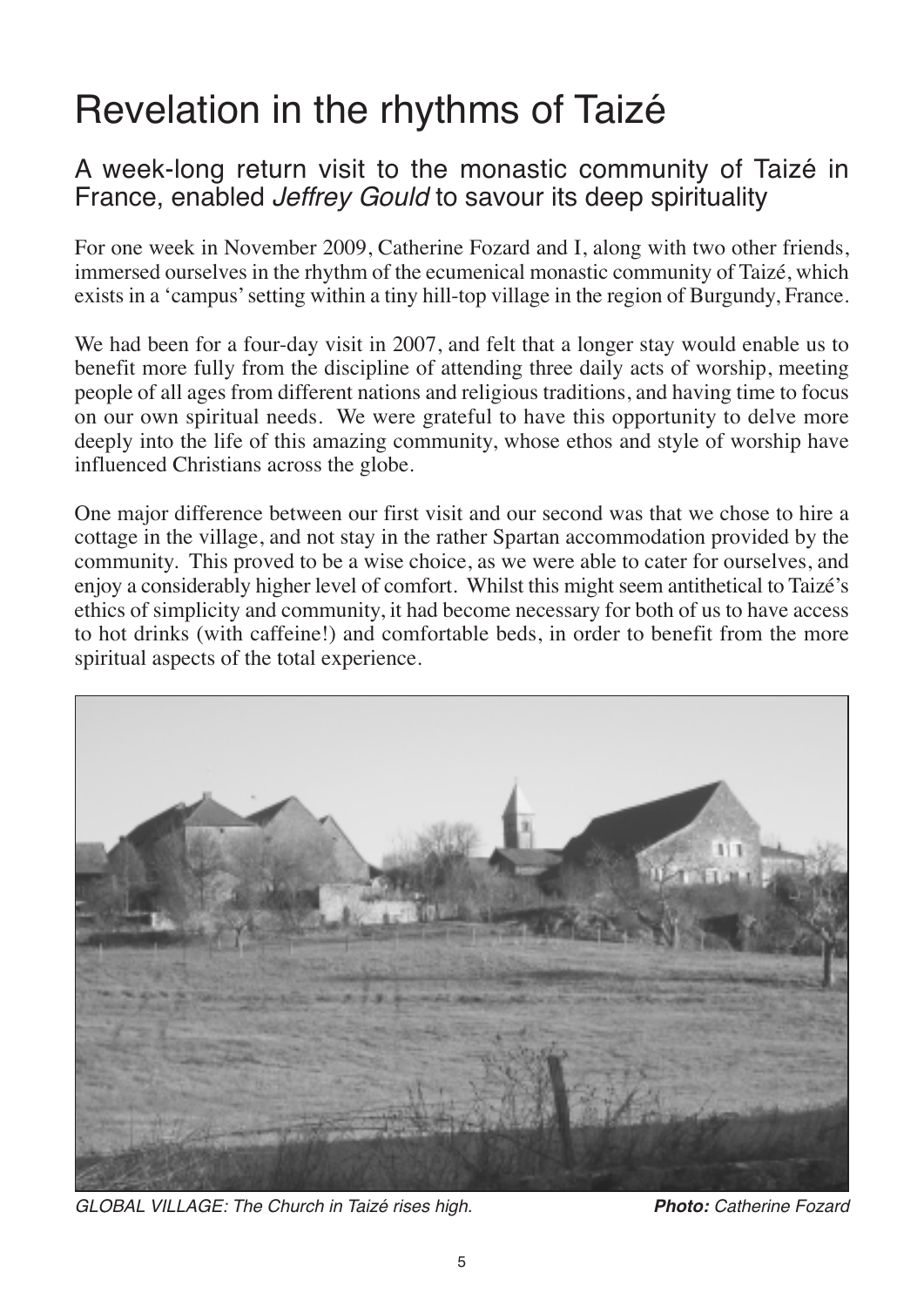The longer period of our visit also enabled us to engage at a deeper level in the meditative nature of the worship services, which are structured around a biblical text, a long period of silence, and about 30 minutes of simple, repetitive chants. It can take as much as a week before one learns which physical position is most beneficial in prayer (upright on a bench; kneeling on a prayer stool; sitting cross-legged on the floor). One feels less of a transient visitor, and more of a legitimate pilgrim, when singing and praying so frequently in the company of the professed members of the community.

It was a pleasant surprise to come across a young English lady staffing the community's bookshop and craft store, who had left her native town of Marple (near Stockport) in order to join a French-speaking, female order that supports the work of the brothers of Taizé. Catherine Fozard had taught in the same secondary school the sister had attended, and they knew students and teachers in common. It is precisely that sort of unexpected encounter that marks a visit to Taizé, in that coincidences and revelations can occur with alarming frequency.

The community began in the early days of the Second World War, when the Frenchspeaking, Swiss Protestant Brother Roger established a house of shelter for Jewish and political refugees who were escaping the clutches of the Nazis. He was soon joined by other men of faith, who were attracted to a simple life of prayer and self-financing physical labour. The ecumenical nature of the community grew in time to appeal to large numbers of visiting adolescents, who identify with the ministry of reconciliation that is embodied in the hospitality offered by the brothers.

Today, thousands of pilgrims visit the small village in the French countryside, hoping to experience a unique form of worship, and observe how a community of international dimensions achieves peace and unity, without sacrificing the gifts of each individual.

It is possible to make a pilgrimage to Taizé as part of an organized group, or to plan a private period of residence, in either the community or in the village. I suggest that you investigate the community's website for further information (www.taize.fr), and be alert to Taizé worship services in your own area, held in churches of all denominations. Attending such gatherings will provide a genuine taste of what this special community offers anyone who is willing to explore its riches.

**The Rev Jeffrey Gould is Minister at Bury, and Events Officer for the UCA. He is Chair of the General Assembly's Faith and Public Issues Commission.**

## m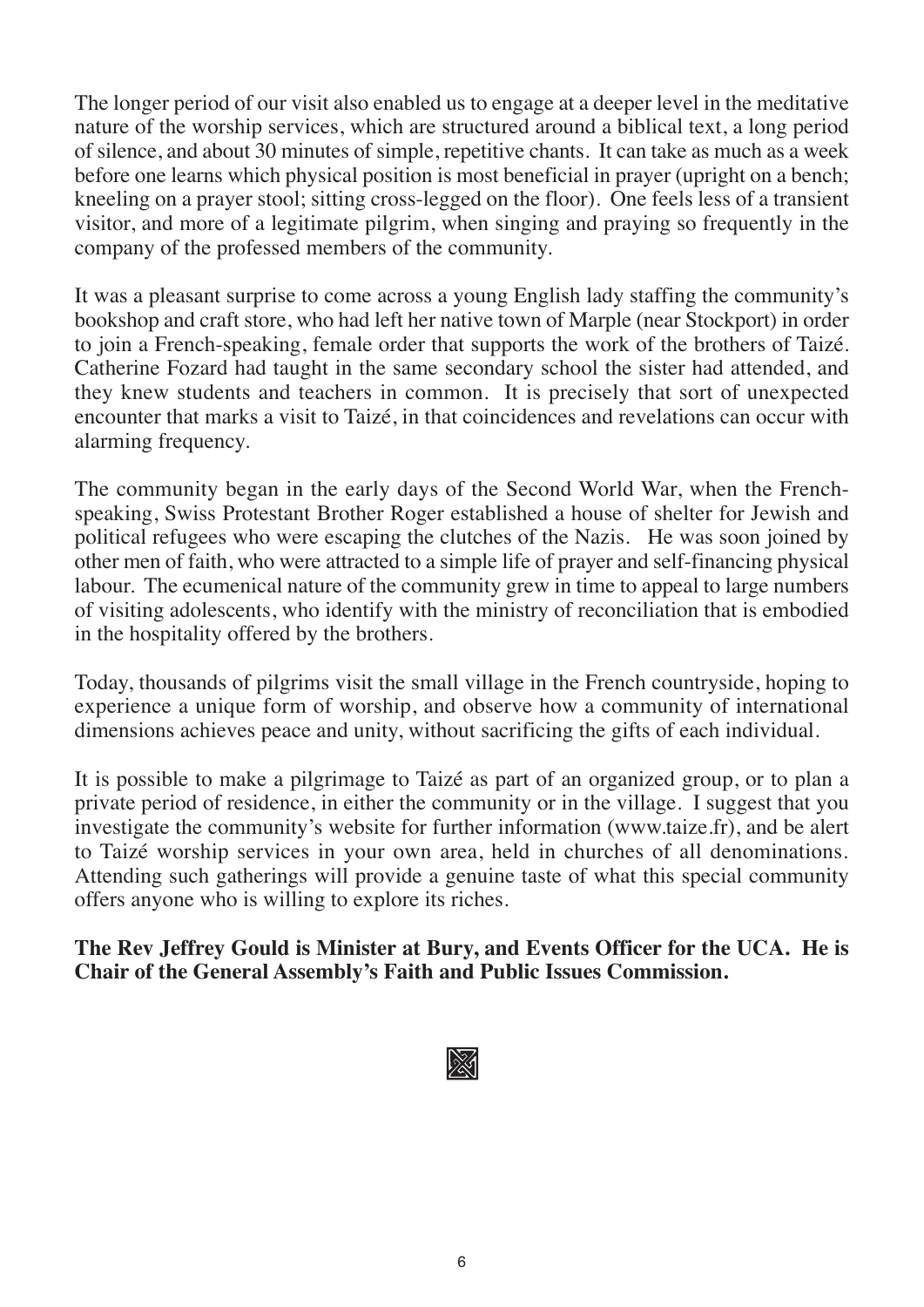# The heart of Renaissance optimism

*Tim Powell* considers the legacy of a great Renaissance figure, Leon Battista Alberti, who showed how reason and humanism could combine with Christianity

At the Unitarian Meeting House where I worship in south Gloucestershire, the Sunday morning services open with the chalice lighting to the following affirmation:

*We meet together today not for schismatical or heretical separation, not as a source of bigotry and superstition, but for principles quite the reverse: for promoting pure religion, the glory of God, and the happiness of humankind.*

These words are taken from the lengthy inscription on the foundation stone of the meeting house, built in 1752, which declared that it was erected for promoting pure religion, the glory of God, and the happiness of mankind.

The 'happiness of mankind' is an unusual phrase to find on a church's foundation stone and it is there because it was built as a Unitarian place of worship. In mainstream Christian understanding, the happiness of mankind was not then, and indeed one could argue, is often still not, a priority.

The idea of the happiness of mankind (or humankind as we would say nowadays) brings to mind the American Declaration of Independence in which the pursuit of happiness is one of the three rights of all people, along with life and liberty. This similarity with the Marshfield declaration is not coincidental. The common source of the idea that seeking human happiness is a worthy ideal was probably the philosopher John Locke's 1690 essay *Concerning Human Understanding*, in which he wrote that the necessity of pursuing true happiness is the foundation of liberty.

The highest intellectual activity was therefore the careful and constant pursuit of true happiness, for once we have identified the cause of enduring happiness, the stronger the commitment we have to its pursuit, and the more are we free from being led hither and thither by any passing whim or fancy, or by false ideas. In this, Locke was following classical Greek ethics in which *eudaimonia,* happiness, is linked to *aretê*, the virtue or excellence. Aristotle was only the most famous philosopher to observe that while it was all very well stressing the importance of virtue, a more common motive for action was the pursuit of happiness. He therefore sought to see how happiness and virtue could be linked.

In the *Nicomachean Ethics*, Aristotle wrote, 'the happy man lives well and does well; for we have practically defined happiness as a sort of good life and good action'. Happiness, he argued, is not equivalent to wealth, honour or pleasure, for it is an end in itself. So John Locke, and from him the author of the Marshfield foundation stone, were invoking the Greek philosophical tradition in which happiness is bound up with the civic virtues of courage, moderation and justice. Because they are civic virtues, not just personal attributes, the pursuit of happiness is not merely a matter of achieving individual gratification. It is more than hedonism.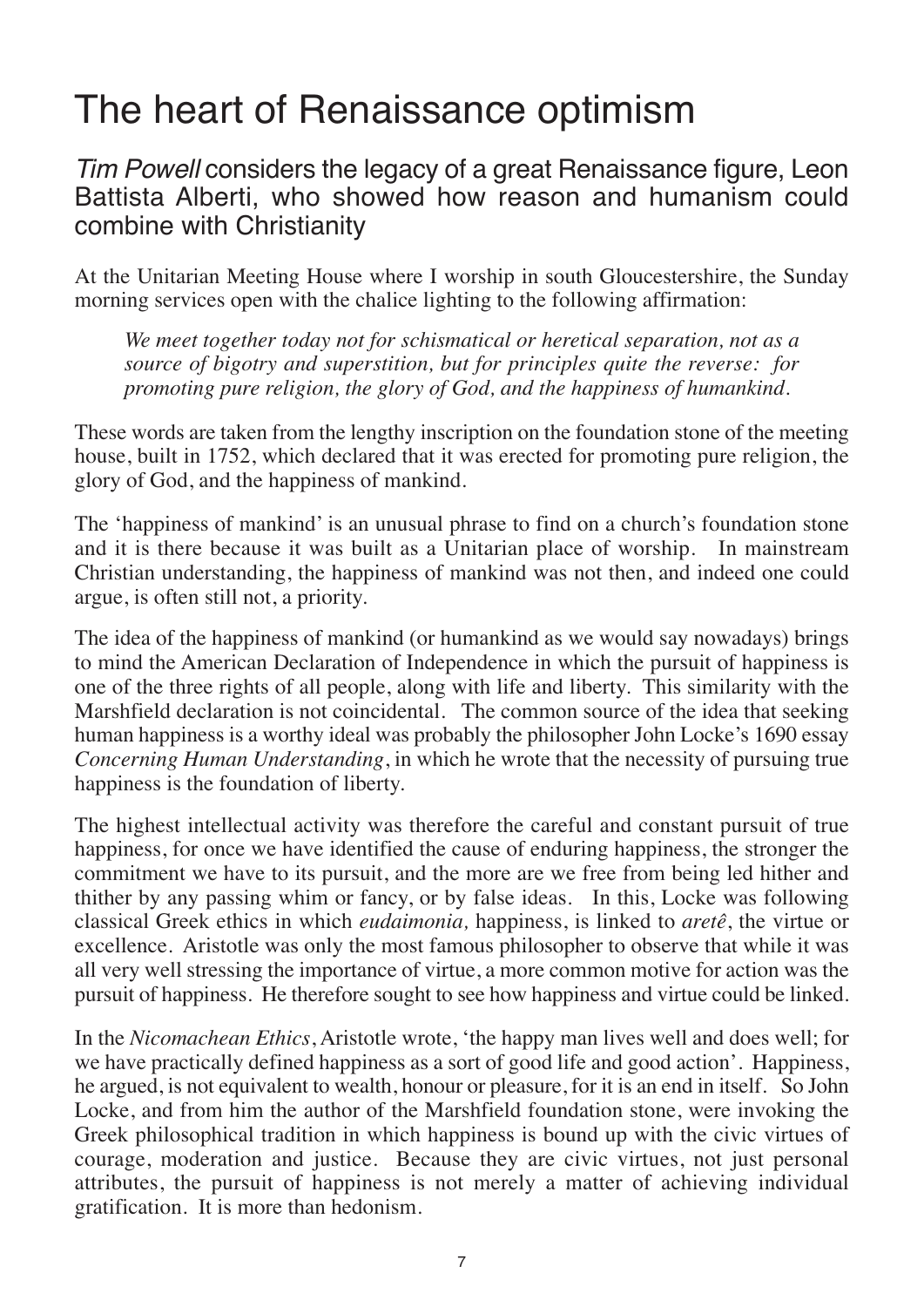However, between ancient Greece and John Locke is another stage of transmission, the humanism of the Renaissance. The Renaissance began in late fourteenth and early fifteenth century Italy with the rediscovery of classical texts and, perhaps more importantly, the rediscovery of a tradition of open intellectual enquiry that flowed from the investigation of them. Classical texts in the fields of mathematics, architecture and engineering were particularly significant because their practical applications demonstrated the deep and profound learning of the civilisation from which they came.

The same classical tradition advanced ethical and philosophical views that had a very different notion of humanity from that of mediaeval Christianity. One could not read the writings of the classical authors, of all schools, without seeing that they saw a human being not as a hopeless supplicant on God's grace or a worthless sinner, but as a creative being with the potential for greatness. The philosophical and ethical wisdom of a civilisation that had produced mathematical genius, greatness in architecture and artistic works of undeniable beauty, had to be taken seriously.

It is through the revival of classical learning that we see a rediscovery of the worth of humanity. Humanity - with all its potential - became the centre of interest. It has been said that mediaeval thinkers philosophised on their knees but, bolstered by the new studies, Renaissance thinkers dared to stand up and rise to full stature, even producing the first critical historical studies of religious texts. So the reference to happiness in the Marshfield foundation stone reminds us that while Unitarianism was born as a child of the Enlightenment, it was conceived in Renaissance<br>humanism. This strand of our tradition is This strand of our tradition is extremely significant and its value is not confined to those within our movement who nowadays call themselves humanists – usually meaning of course, secular humanists – nor is it confined simply to the tradition of rational enquiry that it engendered.

Given the rise of militant secularism or new atheism today, it is important to make clear that this humanism was not, as often nowadays, another word for atheism. It was not seen as being in conflict with Christianity, indeed it was seen as a recovery of the idea that we were made<br>in God's image. Hence the symbol par Hence the symbol *par excellence* of humanism, the Vitruvian man (there is now also a Vitruvian woman), the figure with arms and legs outstretched placed within a circle within a square, showing how the proportions of



*Renaissance humanist Leon Battista Alberti. This statue is in the Uffizi Gallery courtyard, Florence.*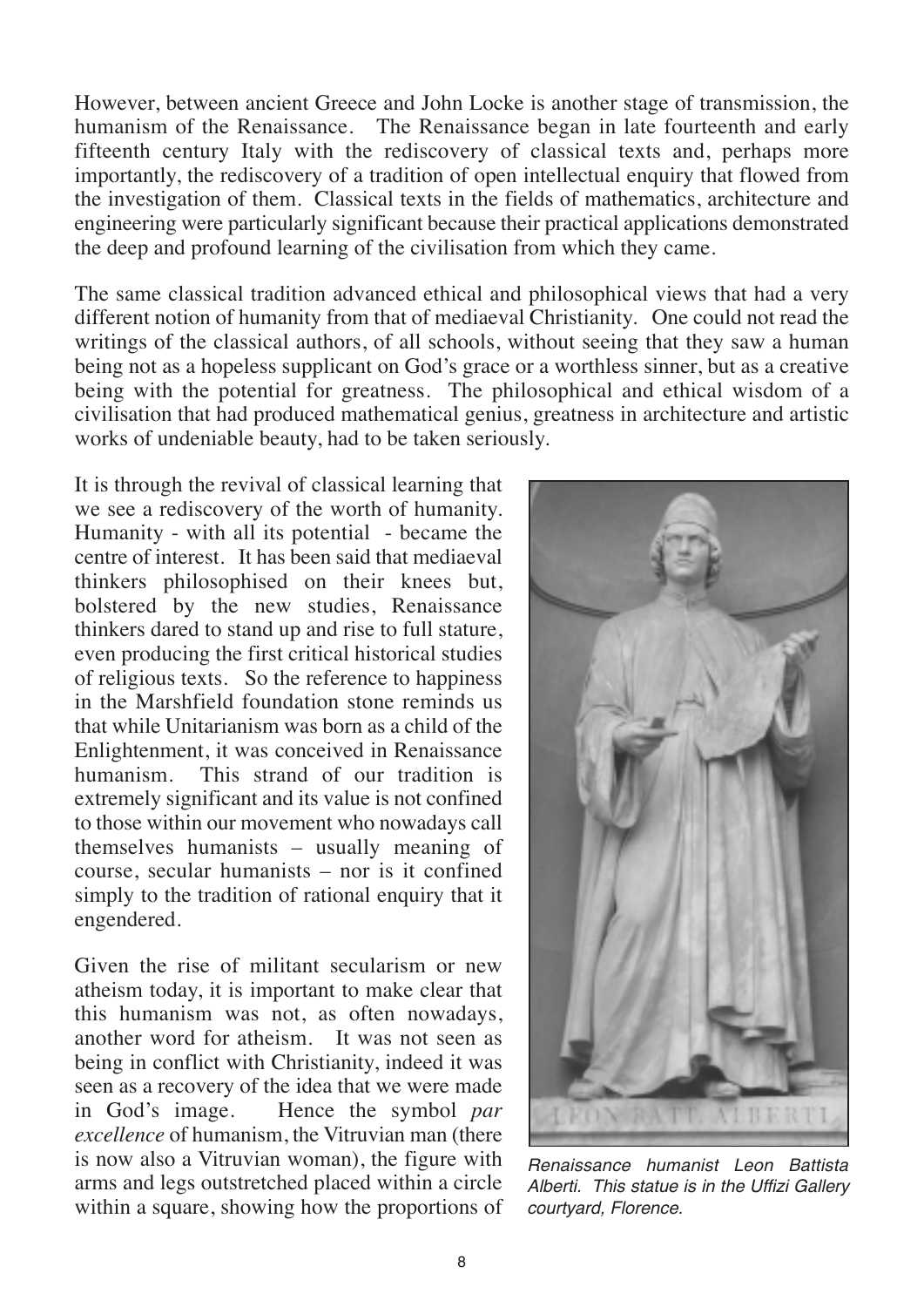the human form matched the divine proportions discovered in architecture and art.

Now, in presenting the Renaissance as a single unified movement, I am, of course, greatly oversimplifying. Nevertheless, despite criticism of the term Renaissance, it has survived as a meaningful one and I would contend it does reflect a real and identifiable moment in human history. If there is one figure who can be said to personify the essence of all the many aspects of Renaissance humanism, it is the fifteenth century Italian architect, painter, linguist, poet, cleric and philosopher, Leon Battista Alberti, a man justly described as the first 'Universal Man'. He is no bad guide to understanding what was new about this movement.

Alberti is not well-known today. His chief claim to modern fame is as the first to lay down in print the scientific principles of perspective in painting. But apart from art, he wrote on many other subjects: sculpture, architecture, household management, veterinary science, and so on. He also wrote plays and verse. It is the philosophy which permeates all his work that is the key to understanding the whole man, and it is a coherent, rational, optimistic, I would argue, deeply spiritual world view, even though it is not in the current vogue for a contemplative and one might say, passive spirituality. Alberti's aim is the good and happy life, *vivere bene e lodati*. It is an individual goal but also a requirement of a healthy society and true religion; as he put it, you should aim to 'Be agreeable to yourself, welcome to others, and useful to many'.

Alberti's greatest work is his Ten Books on Architecture in which he introduced the work of the Roman engineer Vitruvius to the contemporary world. He was an architect himself, in the classical tradition, and was an important influence on the greater sixteenth century architect Andrea Palladio. It is to this tradition that we owe the Georgian style. For Alberti, as for Palladio, architecture is not just a matter of building elegantly. Good architecture, and particularly that of sacred buildings, should do more.

Beauty was not in the eye of the beholder, it was a real quality that was derived from the application of certain mathematical principles. These were divinely ordered and part of the natural order, so the beautiful was an expression of the divine. So, for instance, it was argued that the focus of churches should be round, as such a shape demonstrated the unity, the infinity, the uniformity and the justice of God. Entering a church should, therefore, be a practical experience of the nature of God. And inside, as Palladio wrote, 'white is the colour for churches, for as the colour of purity it is most akin to God. Nothing in a temple should distract the mind from the contemplation of the Divine, and the decoration should inflame us to the service of God and good works'. The desired result, however, was not that of mediaeval piety, hence the emphasis on service and works rather than devotion.

Architectural analogies were widely used to express spiritual truths. So it was said that just as a column can support a great weight placed on it as long as it is upright, so the upright soul can bear great misfortune placed upon it. Spiritual tranquillity is the goal, and it, like a great building, is a human edifice, not a God-given attribute. It has to be built through human intention, knowledge and skill. We must not rely on God, for as Alberti declares, we were given abilities to use and we affront God by not using them. He even takes a decidedly rational attitude to prayer. 'In adversity, you may invoke the aid of God,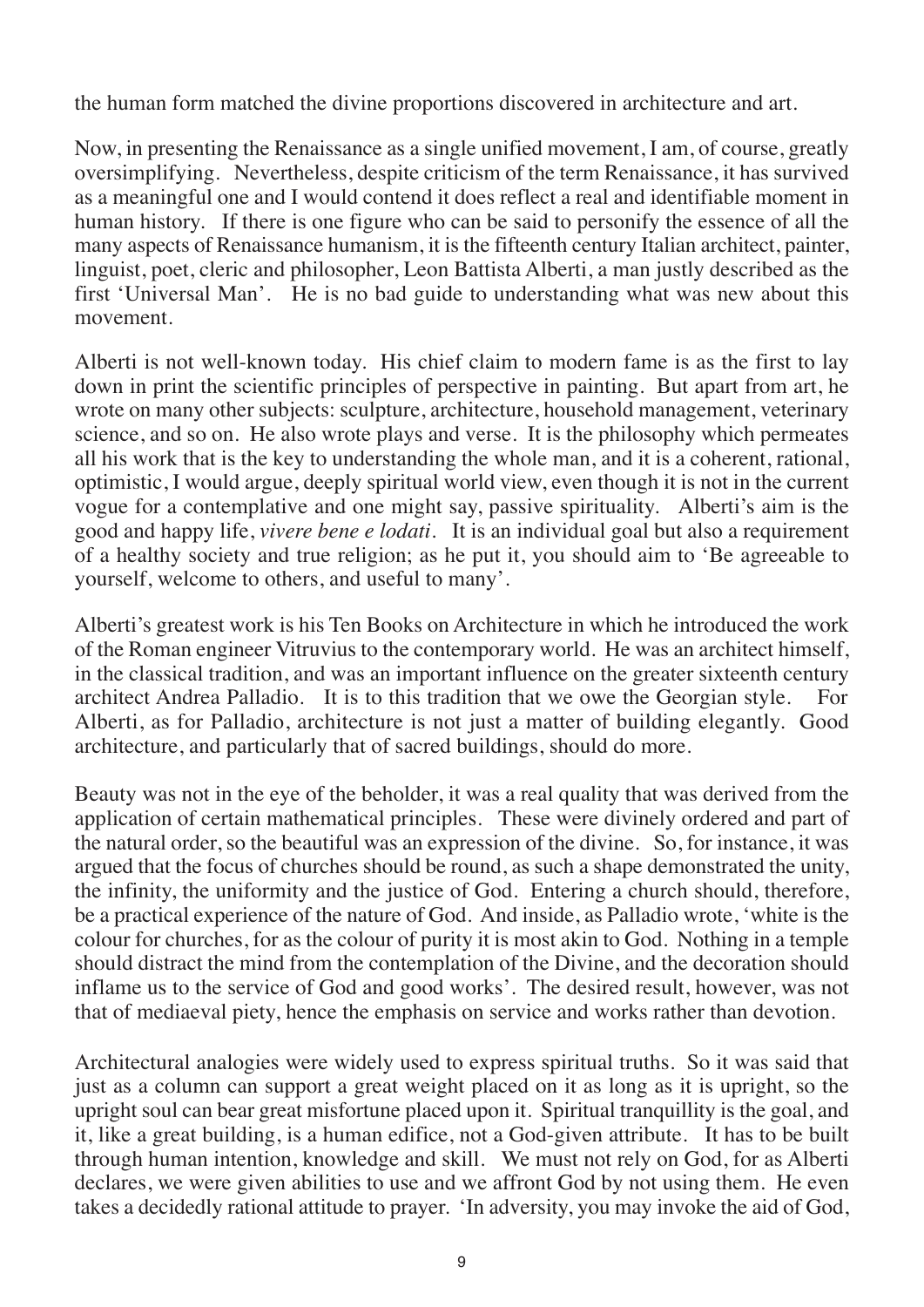but you should not abandon yourself in this and lead yourself to believe that you cannot by your own powers do that which you surely can do'.

The idea is important in Renaissance humanism that people, having been given these abilities, are required to use them. Alberti observes that: 'Nature, that is God, formed man in part heavenly and divine, in part more beautiful and nobler than any mortal thing…Be certain, then, that man was not born to waste away in idleness but to work at great and magnificent tasks by which he can, first of all, please and honour God, and also bring about the habit of virtue and thereby the fruit of happiness'. So he urges: 'Let us determine to refuse no labour by which to become something more than we are'.

The worldview of the Renaissance was guided by the rediscovery of classical writings. Yet, the philosophy of Renaissance humanism was not that of the schools of classical Greece, however much it owed to them. Classical philosophers certainly argued a person had a duty to themselves and, most argued, a civic duty to participate in the society of which they were a part. But the idea of specific responsibilities to care for the sick, weak and poor owes everything to Jesus of Nazareth. Alberti, writing about the character of the priest, says:

*It is to be expected of a man of good character…that he should meditate upon, devote his energy toward, and carry out the duty that, in his judgement, one man owes to all mankind, of offering his services and generosity to assist the ill, the weak, and the destitute, and to ease their suffering. Herein lies the responsibility of the priest and those under him.*

It is notable that Alberti's humanism succeeded effortlessly in incorporating Christian care into its philosophy. At the same time, it is also notable that Alberti's priest is not the representative of Christ on Earth whose key role is to perform the sacraments, the conventional view of the Church, but a sort of philosopher sage, who uses wisdom to guide his flock into right actions.

Alberti says that 'Man was born to be useful to himself and others; and our primary and proper use is to turn the powers of the soul toward virtue, to recognise the causes and order of things, and thereby to venerate God'. His humanism is indeed individualistic but it has a deeply engrained awareness that a notion of civic duty and sense of responsibility to those less fortunate are part of what is required of a full human being.

This is a brief overview of a tradition that is very much richer. I hope to have indicated that, as the humanism of the Renaissance was the foundation of the Enlightenment, and Unitarianism is nothing if it is not a child of the Enlightenment, this enlightened vision is a key part of our heritage. No other religious movement has such a claim to it. Its emerging humanism represents an opportunity in the development of western Christendom that I regret was lost: first obscured by the rise of neo-platonist mysticism, then overtaken by the appearance of Protestantism, and finally crushed in the reaction of the Roman Catholic Church to the Reformation.

For me, the humanism found in the writings of Alberti and contemporaries is the most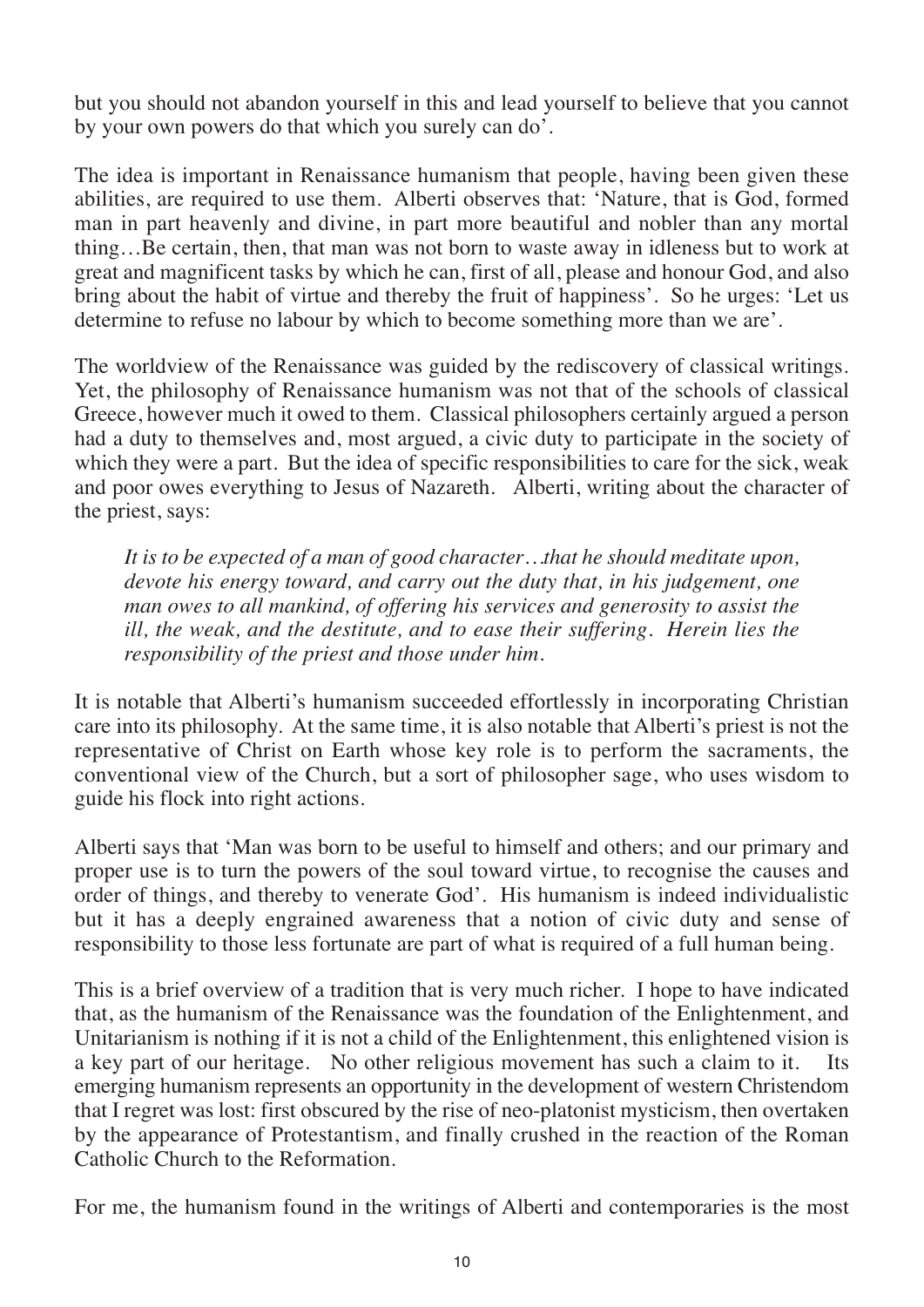holistic of worldviews, reconciling the macrocosm with the microcosm, God with humanity, the natural with the created world, and the material with the spiritual. Human achievement, in science, art, music, exploration, architecture, industry, even sport, is to be celebrated, and in this optimistic and positive worldview human beings are active participants in the process of salvation.

When we talk of the Renaissance Man or Woman, we are talking about the sort of complete person that we should all strive to be. We should always be seeking new challenges in an active approach to life, in the words of Alberti's motto, *Quid tum?,* sometimes translated as, 'What next?' We should always be seeking to enhance our intellectual capacities, spiritual awareness, physical abilities and social skills, to be agreeable to ourselves, welcome to others, useful to many, and in so doing, to serve God.

### **Dr Tim Powell is Treasurer of Bath Unitarian Fellowship, which meets at Marshfield. He is a member of the UCA.**



# The ʻGoddess' in our religious life

Images of the Divine Feminine are to be found deep within both Jewish and Christian traditions, writes *Yvonne Aburrow*

The Goddess has been recognised by some Unitarians for more than 20 years. The Unitarian Universalist course, *Cakes for the Queen of Heaven*, was launched in 1986. **1**

I think it is important, in honouring female images of the Divine, not to start gender stereotyping, and assuming that some qualities are inherently masculine, and others inherently feminine. The ultimate Divine is probably beyond gender; but rather than always using masculine and gender-neutral language, it would be great to use feminine language sometimes too, however you regard the Divine.

As the Rev Maud Robinson of Edinburgh Unitarians has written:

*God does not have a gender and although we can readily accept that intellectually, we should be aware that many of us have a deep history of the use of male-centred language in prayer and that it is embedded in our collective psyche. The word God, in itself, causes me problems, it is a word, which despite our modern sophistication and political correctness can't but conjure up images of a male godhead for many of us. How can we escape from these deeply ingrained images of a male godhead?*

If you are a Christian Unitarian, the answer could be to look into the Christian tradition for feminine images of the Divine. Some of these figures are aspects of the Divine, and some of them are glorified humans. Let's explore each of them in turn.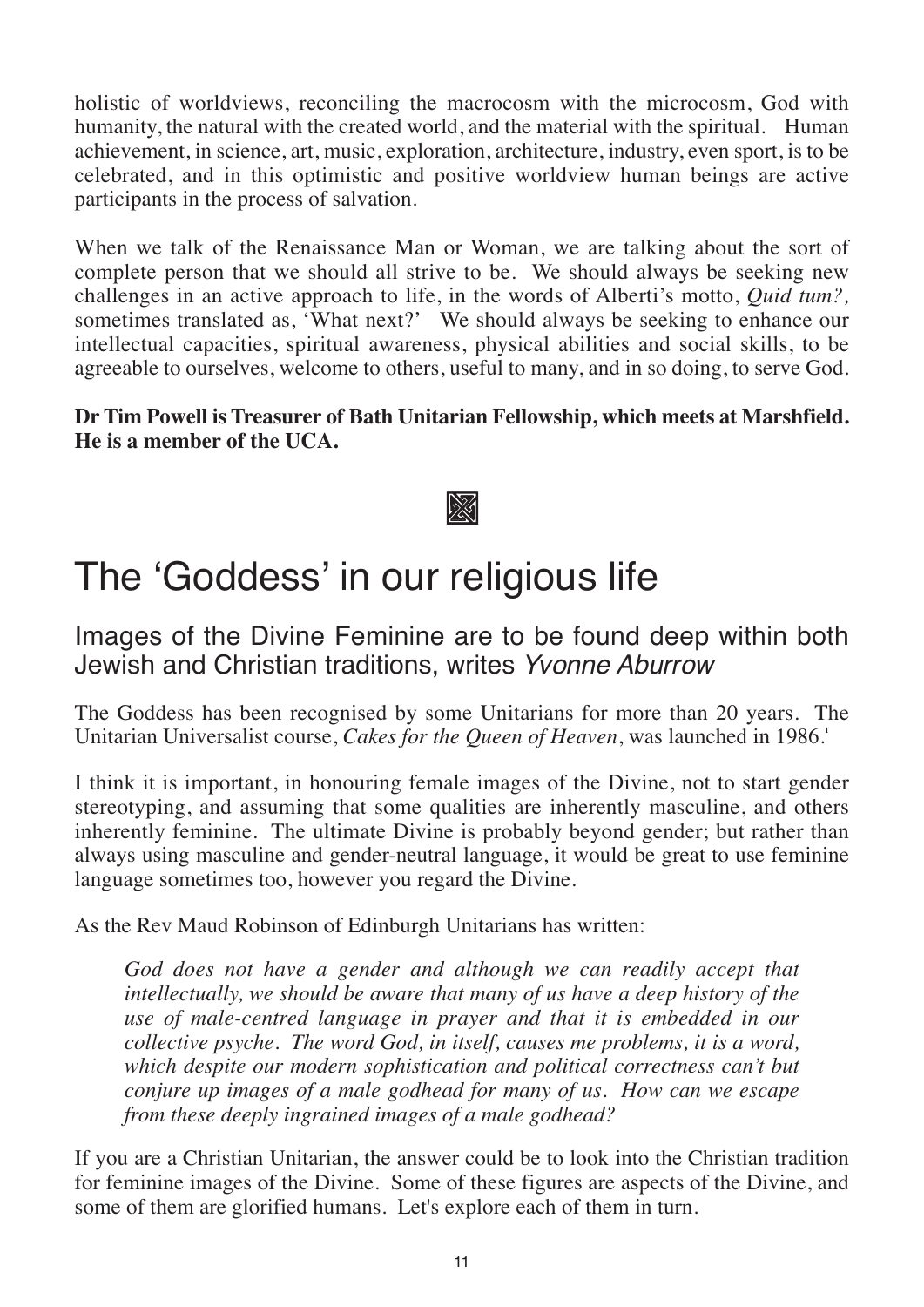### **Asherah**

Asherah was the ancient Hebrew Goddess whose worship the Hebrew priests were always trying to stamp out. Asherah poles were erected to her. She is the Queen of Heaven whose worship the prophet Jeremiah so vehemently opposed *(Jeremiah 7:17-18 and 44:17)*. She was worshipped in ancient Israel as the consort of El, and in Judah as the consort of Yahweh and Queen of Heaven (the Hebrews baked small cakes for her festival, which inspired American Unitarian Universalists to produce a course, Cakes for the Queen of Heaven).

#### **God the Mother**

Dame Julian of Norwich, the great Christian mystic, referred to God the Mother (in the context of Trinitarian theology):

*And thus in our creation God Almighty is our natural father, and God allwisdom is our natural mother, with the love and goodness of the Holy Spirit. These are all one God, one Lord. In the knitting and joining he is our real, true spouse and we are his loved wife and his fair maiden. ...The Second Person of the Trinity is our mother in nature, in our substantial making. In him we are grounded and rooted, and he is our mother by mercy in our sensuality, by taking flesh. Thus our mother, Christ, in whom our parts are kept unseparated, works in us in various ways. For in our mother, Christ, we profit and increase, and in mercy he reforms and restores us, and by virtue of his passion, death, and resurrection joins us to our substance.*

*[http://www.gloriana.nu/mother.htm]*

And modern feminist Christians have revived liturgical references to God the Mother.

### **Hagia Hesychia**

Holy Silence is particularly celebrated by the Hesychasts, a group of Eastern Christian mystics who pray silently, communing with the Divine. She is another aspect of Christ. Hesychasm is defined as "the process of retiring inward by ceasing to register the senses, in order to achieve an experiential knowledge of God". *(Wikipedia)*.

#### **Hagia Sophia**

The Divine Wisdom, Sophia, is frequently referred to in the *Apocrypha.* In Eastern Orthodox Christianity, they distinguish between God's Essence (transcendent and unknowable, called *ousia*) and his Energies (immanent and recognisable), which include wisdom and are often experienced as light. Wisdom is called Sophia in Eastern Christianity and Sapientia in Western Christianity. Some nineteenth-century Russian mystics wanted to include her in the Trinity, as the energy between the three Persons or hypostases.

In the Eastern Orthodox Church, Wisdom is understood to be the Divine Logos who was incarnated as Christ, or is seen as an aspect of Christ. Sophia is also seen as being represented by the Theotokos (Virgin Mary). Sophia is expressed as the Holy Wisdom of God and the saints, obtained through humility, and Mary is the first and greatest of all saints. In Eastern Orthodoxy, humility is the highest wisdom and is to be cultivated more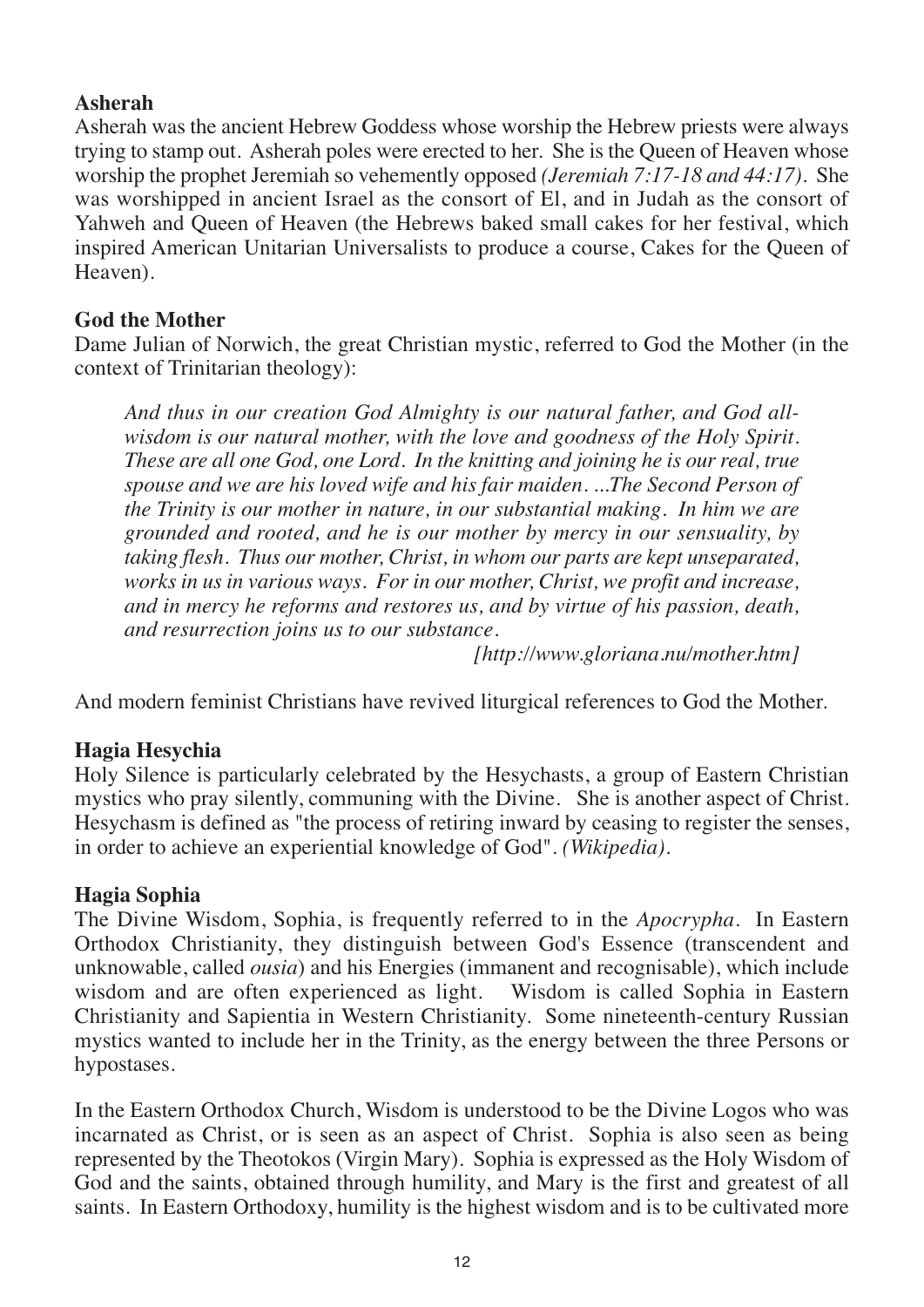than any other virtue. It is humility that brings Holy Wisdom and salvation.

In the nineteenth century, some Russian Orthodox mystics (Vladimir Solovyov, Pavel Florensky, Nikolai Berdyaev, and Sergei Bulgakov) suggested that Sophia be included in the Trinity (presumably thereby making a quaternity). Solovyov had several visions of Sophia. And Hildegard of Bingen, the great medieval mystic, also celebrated Sophia.

In the English Protestant tradition, Jane Leade, a 17th-century Christian mystic, Universalist, and founder of the Philadelphian Society, wrote extensive descriptions of her visions and dialogues with the 'Virgin Sophia' who, she said, revealed to her the spiritual workings of the Universe. Leade was greatly influenced by the theosophical writings of 16th Century German Christian mystic Jakob Böhme, who also wrote about Sophia in works such as *The Way to Christ.* Jakob Böhme was an important influence on a number of Christian mystics and religious leaders.

Sophia was a very important figure in Gnosticism, where she is regarded as being exiled from the Godhead (rather like the Shekhinah in Judaism). Two of the Nag Hammadi texts were addressed to her: the *Thunder, Perfect Mind*, which embraces her paradoxical nature; and *Pistis Sophia*. Interestingly, Jesus referred to two of his disciples as the Boanerges (Sons of Thunder). Here's an excerpt from the *Thunder, Perfect Mind*:

I am the honoured one and the scorned one.

I am the whore and the holy one.

I am the wife and the virgin.

I am [the mother] and the daughter.

I am the members of my mother.

I am the barren one and many are her sons.

I am she whose wedding is great, and I have not taken a husband.

I am the midwife and she who does not bear.

I am the solace of my labour pains.

I am the bride and the bridegroom, and it is my husband who begot me.

I am the mother of my father and the sister of my husband and he is my offspring.

#### **Ruach**

In Genesis, the Breath of God moves on the face of the waters, creating the world. The word *ruach* appears numerous times in the Tanakh ('Old Testament') and can also indicate the life-force of human beings. The Breath of God, also traditionally feminine, is called the *Ruach* in Hebrew, and was probably the prototype for the idea of the Holy Spirit (who is often depicted as a dove, which is another feminine symbol and an attribute of the goddess Venus).

### **Shekhinah**

The Divine Presence is known in Judaism as the *Shekhinah*, and in Islam as the *Sakina*, the peace of God, which descends upon believers (mentioned twice in the Koran). She is said to descend upon the Jewish household on the Sabbath eve at the lighting of the candles (usually done by the lady of the house). Liberal feminist and earth-centred Jews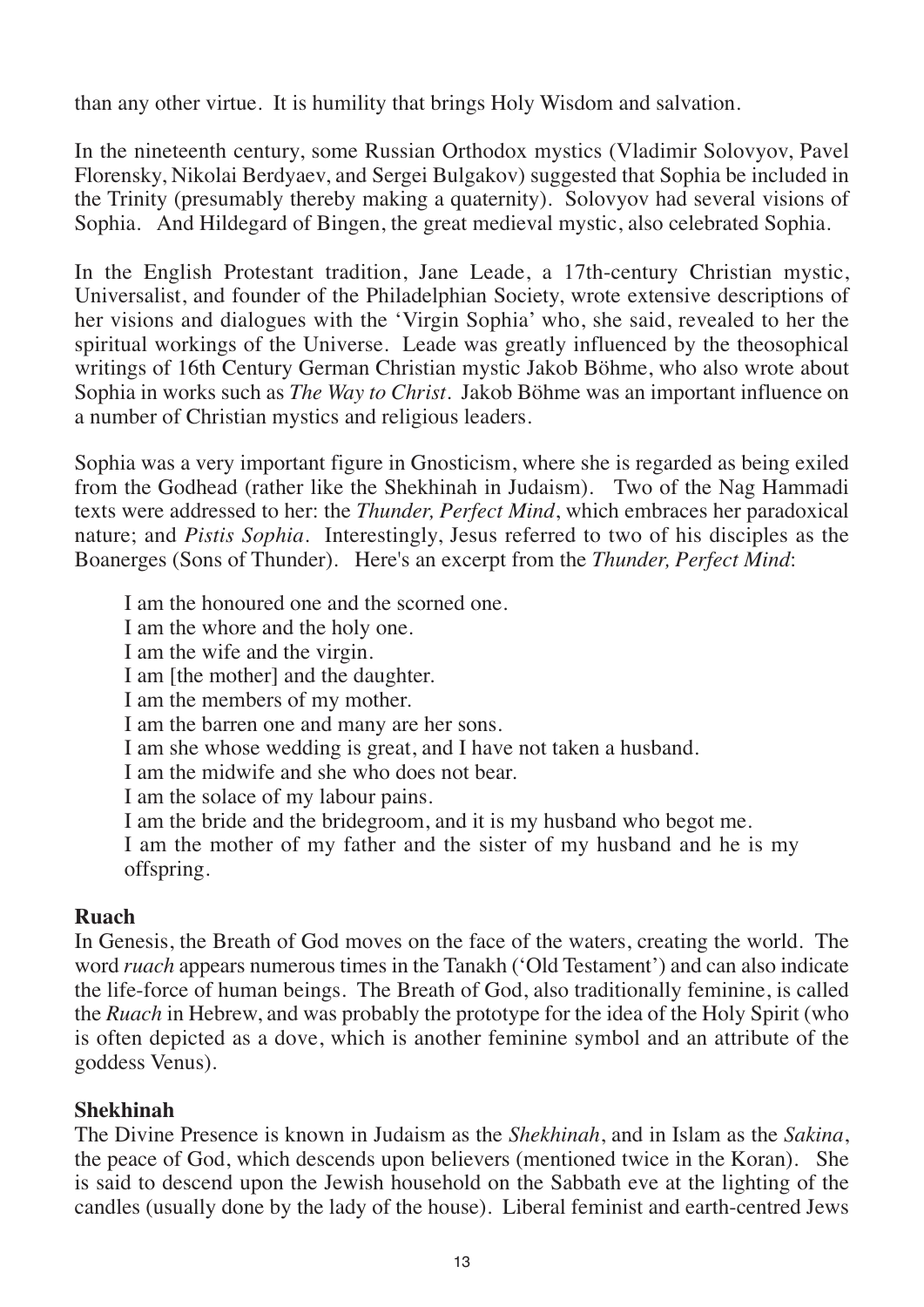have recently been reviving the memory of her, exploring the *Zohar* (a Jewish mystical text) and reflecting on her relationship with other goddess images. The Shekhinah is exiled in the physical world and trying to rejoin the Godhead. We can help reunite them in the process of *Tikkun* - the exercise of compassion, which helps to heal the rift between the worlds. Also, it is regarded as a holy thing to make love on the Sabbath eve, as this helps to reunite the *Shekhinah* and the Godhead.

#### **The Bride**

*The Spirit and the bride say, 'Come!' And let him who hears say, 'Come!' Whoever is thirsty, let him come; and whoever wishes, let him take the free gift of the water of life. (Revelation 22:17)*

It's difficult to work out what the Bride originally meant in the *Book of Revelation*, but it could, if viewed in the context of Jungian psychology, represent the anima. Traditionally it has been interpreted to mean the Church as the Bride of Christ; just as Israel is the Bride of Yahweh, and every Jewish person is seen as part of the body of the *Shekhinah*.

#### **The Myrrh-bearers**

Eastern Orthodox Christianity celebrates the third Sunday of Pascha (the second after Easter) as the Sunday of the Myrrhbearers, the women and men who anointed Christ's body after his death, and who were the first witnesses of his resurrection. This made them the 'Apostles to the Apostles' and they are sometimes referred to as 'Equal to the Apostles'. The Myrrhbearers are traditionally listed as Mary Magdalene; Mary, the wife of Cleopas; Joanna, the wife of Chuza the steward of Herod Antipas; Salome, the mother of James and John, the sons of Zebedee, also known as the Boanerges; Susanna; Mary and Martha, the sisters of Lazarus; Joseph of Arimathea and Nicodemus.

In the South of France, there is a legend that Mary Magdalene, Mary Salome, and Mary Jacobe fled to sea in a boat and landed at Saintes-Maries-de-la-Mer. This is also a place of pilgrimage for the Roma (Gypsies); in Roma legend, they were accompanied by Sara the Kali (a darkskinned woman, either a Roma or the daughter of Mary Magdalene). There is an excellent novel, *The Wild Girl*, by Michèle Roberts, which is about Mary



*Statue of Athena, Goddess of wisdom. warfare and crafts. Photo: Marie-Lan Nguyen / Wikimedia Commons (Public Domain)*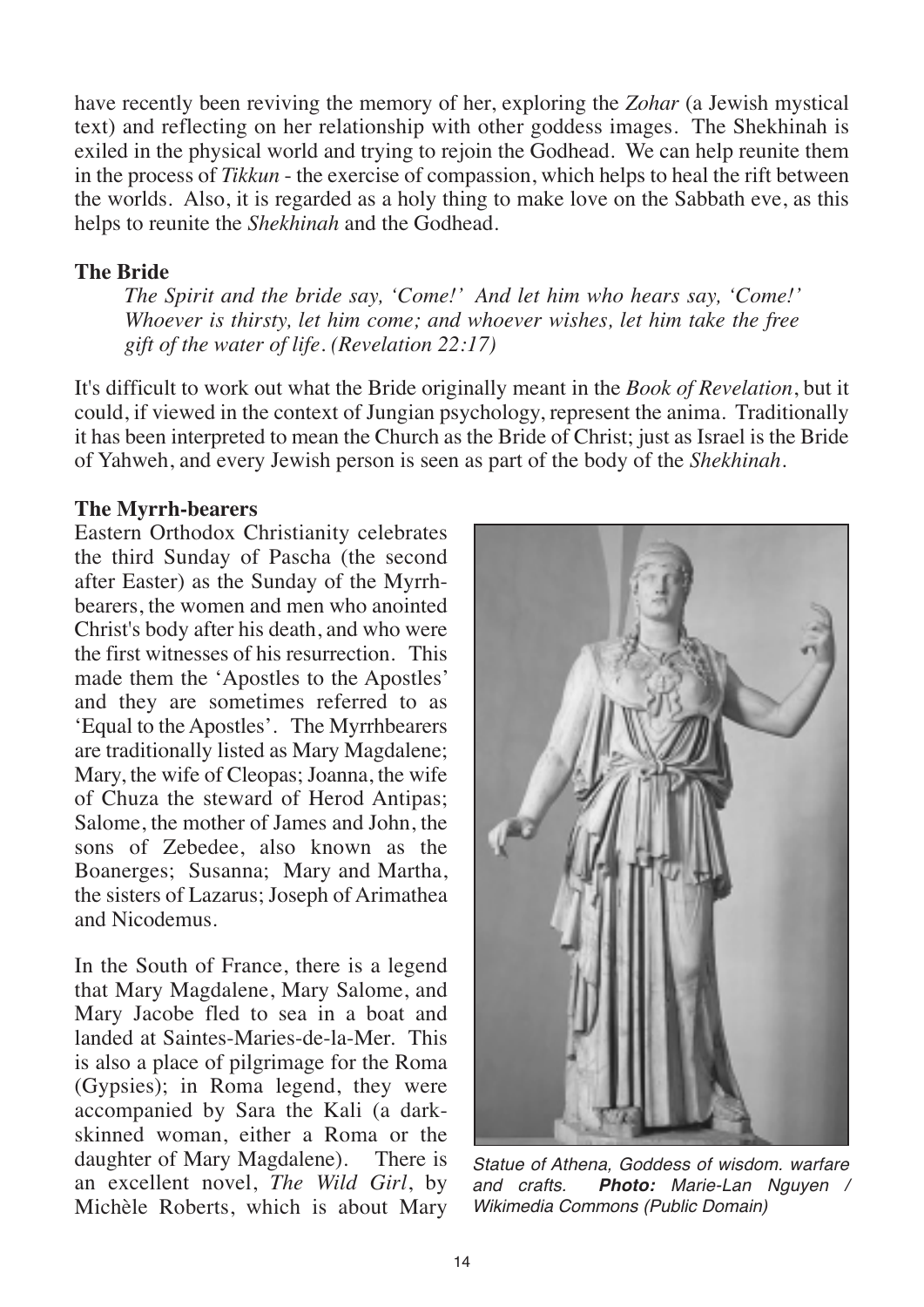Magdalene and her relationship with Jesus, written from a Gnostic point of view.

In Catholicism and Eastern Orthodoxy, there are many female saints, though many of them represent the ideal type of Christian womanhood – virginal and chaste, meek, selfsacrificing. The Irish legends of Saint Brigid, however, appear to be drawing on pre-Christian sources; and the Myrrh-bearers also include a wider range of feminine archetypes, including the crone, the midwife and the layer-out.

### **Theotokos**

The Virgin Mary (known in Eastern Orthodox Christianity as the Theotokos, the Godbearer) is a fascinating figure. She seems both submissive and fiery in the Magnificat *(Luke 1:46-55)*, the canticle where she responds to the news that she is to bear a child, Jesus. In the Catholic tradition, she seems a little too saccharine and submissive. In Greek and Russian Orthodoxy, she is a mother of sorrows, combining the foreshadowed pain of loss with the joy of knowing who her child is. In Coptic art, she is simply full of joy. She is a paradoxical figure, being both mother and virgin.

Many of Mary's attributes and names were borrowed from Pagan goddesses. The titles Stella Maris (Star of the Sea) originally belonged to Isis; the title Queen of Heaven originally belonged to Asherah and Hera. Mary acquired the symbol of the peacock from Hera, with the eyes in its tail representing the stars of heaven. Many statues of Isis and Horus were re-used as the Madonna and Child, and it may be that some of the Black Madonnas in the south of France were originally statues of Isis. Evidently people need a divine mother figure, and even if Mary is not traditionally regarded as a goddess in Christian mythology, she has been elevated to near-divine status in the hearts of many Christians. The Black Madonna represents the dark and sorrowful side of motherhood, the loss when the child is relinquished from the maternal care.

### **Is the Divine gendered?**

There are three possible models of sex and gender.

- 1. The idea that both sex and gender are biological givens you are born either male or female, and your gender is the same as your biological sex;
- 2. The idea that sex is a biological given, but gender is socially constructed so it is natural to divide humans into male and female, but how your gender role is played out depends on upbringing, culture and social environment.
- 3. Both sex and gender are socially constructed the importance accorded to the category of sex (and some of its physical aspects) are socially constructed, and gender is a performance.

Clearly your model of sex and gender determines how you see the Divine, since we and the Divine reflect each other. Some theologians see God as hyper-masculine, rendering even men subordinate by his penetrative power. Others see the Godhead as transcending gender, and many have come up with other names which express this non-gendered deity.

When I hear the word "God", I hear it as a masculine noun. When I hear Spirit of Life, or the Divine, I hear it as gender-neutral. But it doesn't explicitly include the Goddess. In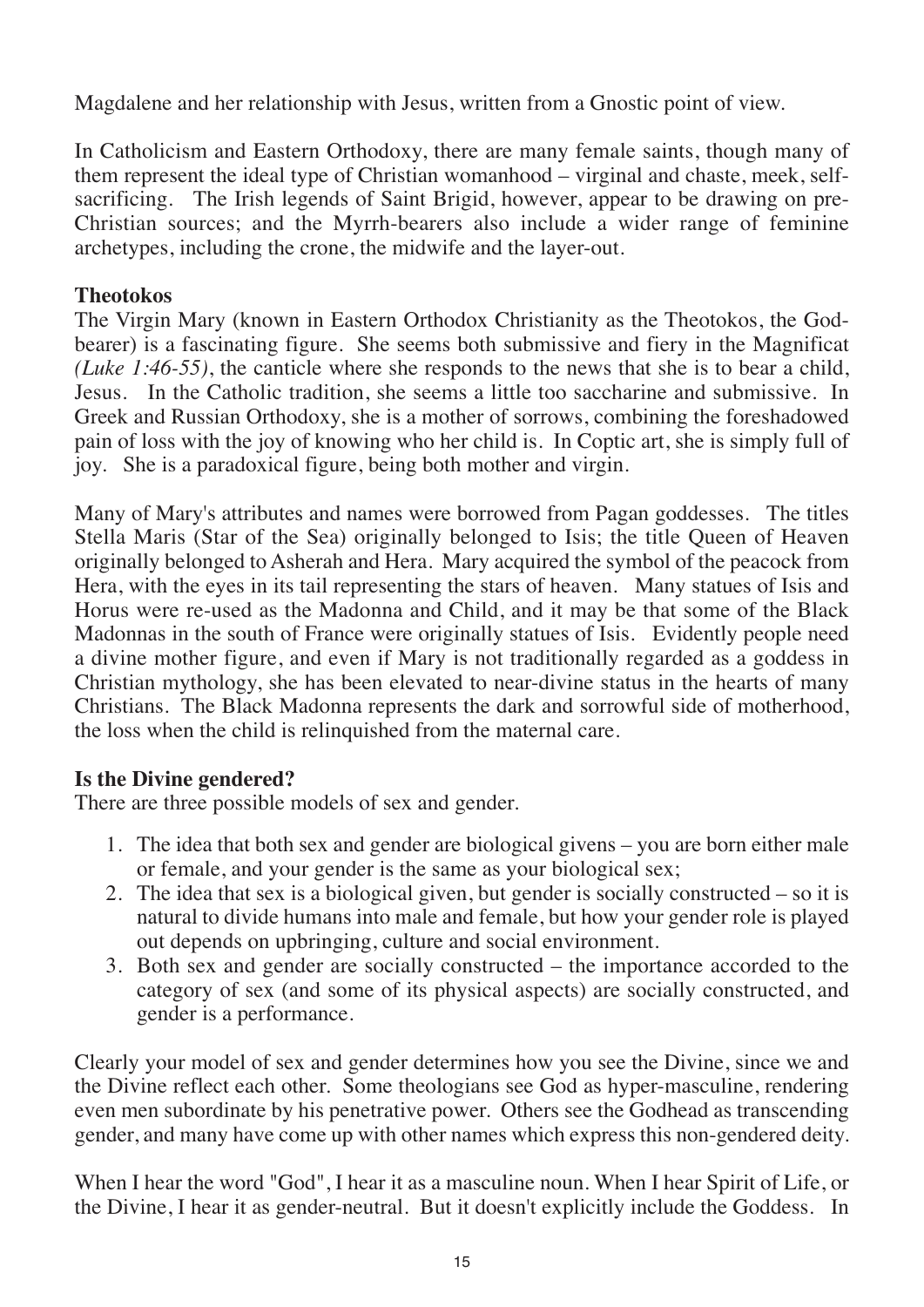Unitarianism, women are regarded as completely equal to men, and we have embraced the Goddess to a certain extent, and use inclusive gender-neutral language wherever possible.

So, how does the Goddess differ from 'traditional' views of God?

- In all traditions, she is regarded as immanent in the world, not transcendent.
- She is not just an aspect of a male God, but a being in her own right. (If you want to be properly Unitarian about this, perhaps you could regard Her as an emanation of the Divine source.)
- She is associated with Nature and the wilderness.
- She is often seen as a mother who gives birth to the Universe and who also IS the Universe.
- But she is also the wise crone and the wild maiden.
- She is the embodiment of compassion and wisdom.
- She is not interested in imposing laws from on high, but on the emergence of harmony at the grass-roots level.
- She is much more than a Virgin Mother -- this is an image which has been damaging to women by holding out an unattainable ideal and denying the validity of sexual pleasure.
- Her worship includes sacred sexuality.

In the ancient Jewish mystical tradition of Kabbalah, the Divine is divided into 10 manifest aspects, and one transcendent aspect, called the *Ain Sof Aur* (the sea of limitless light). Yahweh *(God the Father)* is seen as one of the manifest aspects. A Unitarian hymn *(from Hymns for Living)* makes a similar distinction: "Before God was, I AM." The unmanifest aspect of God is called the *Pleroma* in the Gnostic tradition, and it subsumes all opposite qualities in itself; opposite qualities, such as dark and light, male and female, are products of manifestation, which causes them to be differentiated from each other.

If the Divine transcends gender, shouldn't we just use gender-neutral language? Perhaps, but for centuries we have been using exclusively masculine language, which makes women feel inferior. So we need to use some female imagery to balance things up, and help women to feel that we are made in the Divine image. After all, the original Hebrew of the *Book of Genesis* reads, "Male and female created They them, in Their image." I like the way some Unitarian ministers have started to refer to God as She. We need to be careful about how we use inclusive wording, so as not to exclude the other gender and the diversity of sexual orientations. It's good to use varied imagery for the Divine, as in David Dawson's lovely new hymn, *Name Unnamed*, which emphasises the essence and energies, the knowable and unknowable aspects of the Divine.

### **Yvonne Aburrow is a member of Frenchay Chapel, Bristol.**

–––––––––––––––––––––––––––––––––––

**<sup>1</sup>**In 1977 the UUA General Assembly unanimously passed the Women & Religion Resolution, calling all individual Unitarian Universalits and organisations to examine and put aside sexist assumptions, attitudes, and language and to explore and eliminate religious roots of sexism in myths, traditions and beliefs.

The Unitarian Universalist Women in Religion course, Cakes for the Queen of Heaven, was launched at the 1986 UUA General Assembly.

http://www.uuwr.org/index.php?option=com\_content&view=article&id=1&Itemid=56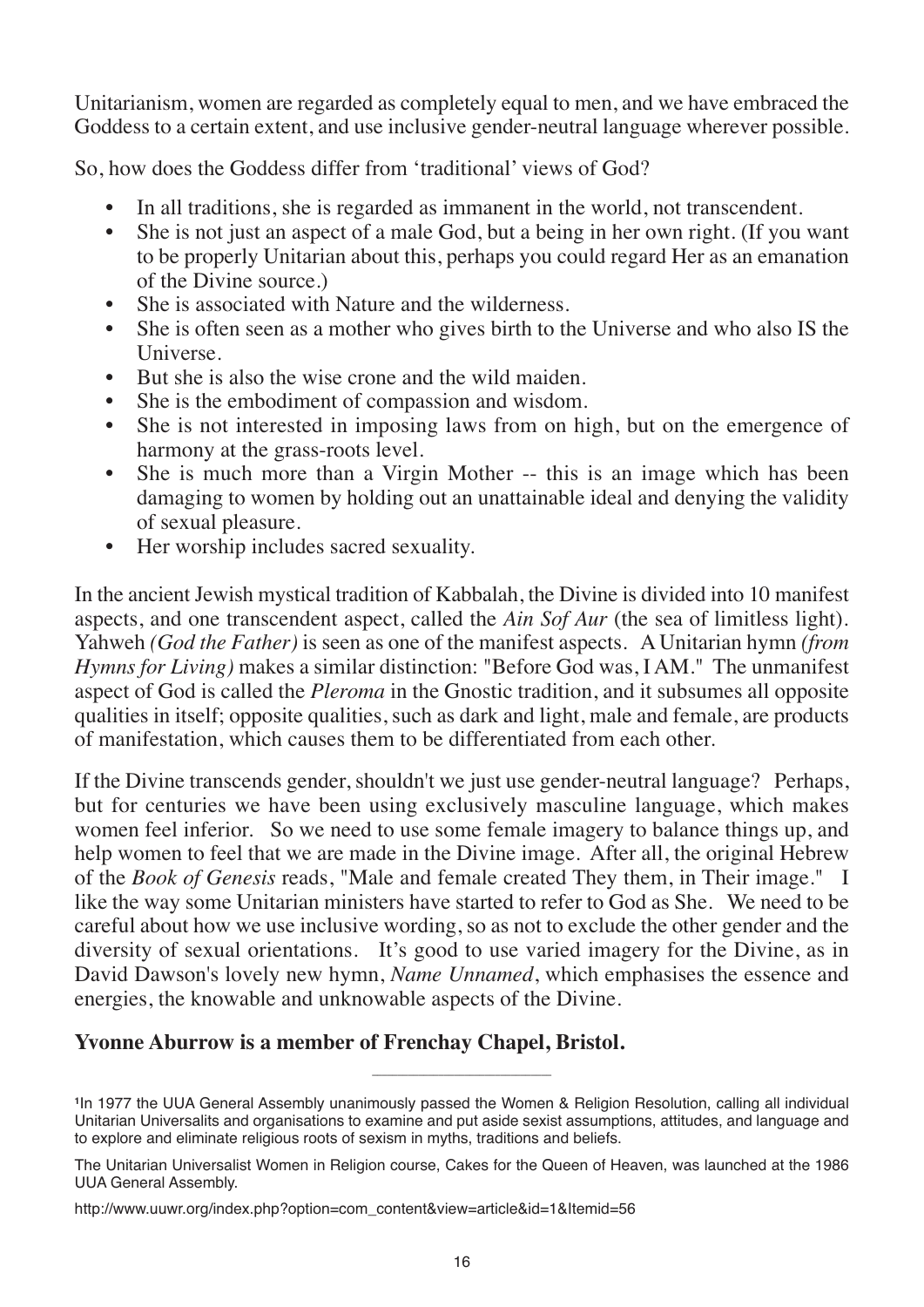# The Christian tradition re-awakened

## On the eve of returning to America, *Jim Robinson* reflects on efforts to revive liberal Christianity among Unitarians in London

Who was Jesus? What was his message? What happened after his death? How does it inform our life today? Did he say everything that he is quoted as saying in the New Testament? How can we celebrate communion? What did Jesus teach about prayer? What did he teach about forgiveness?

These questions, along with many others, have been the focus of the Liberal Christian Affinity Group in the London and South-East England District. The group has been meeting for three years at Rosslyn Hill Unitarian Chapel, first as a chapel group and then as a District group. Recently some members started a second similar group 'South of the Thames'(meeting at the Croydon Unitarian Church). A third group has been explored at Golders Green Unitarians, focusing on Christianity and the arts. The participants in these groups come from a half dozen Unitarian churches in the wider London area. Average attendance ranges from a handful to as many as 20.

The idea for these groups originated in my ministry at Rosslyn Hill Chapel. The Chapel is a beautiful Victorian Gothic building with stained glass windows depicting stories from the Bible, especially about the ministry of Jesus. Yet the members of the Chapel (in general) did not know or connect with these stories. This seemed unfortunate to me. The history of Unitarianism (and of Rosslyn Hill Chapel) is rooted in the liberal Christian tradition. The message of Jesus is of value today for everyone in the congregation (whatever their theology or spiritual orientation). It seemed time for the chapel community to reclaim the great teacher Jesus.

I also realised that the issue of Christianity within the General Assembly in Britain was much bigger than one chapel. After writing an article on engagement groups for *The Inquirer*, a leader within the Unitarian Christian Association publicly (on a church public web site) called my ministry dangerous for the British General Assembly. I was shocked. So I entered into a dialogue with this colleague and found how deep the distrust was for some between Unitarian Christians and other Unitarians in Britain. I found that the London District was viewed with anger (by some) for the way it was seen as dismissing Christianity. Something new needed to happen: for my chapel, the London District, and for the wider General Assembly.

A great American Unitarian, the Rev Edward Everett Hale, wrote: 'I am only one. But still I am one. I cannot do everything. But still I can do something. And because I cannot do everything, I will not refuse to do the something that I can do.' I am one small person with very little power – but I saw that I could do something about the situation. So I have spoken often in my chapel about the message of Jesus and about the meaning of the chapel windows. And I started the original Liberal Christian Affinity Group in the London District.

The response has been encouraging. Unitarians in the London District are open to learn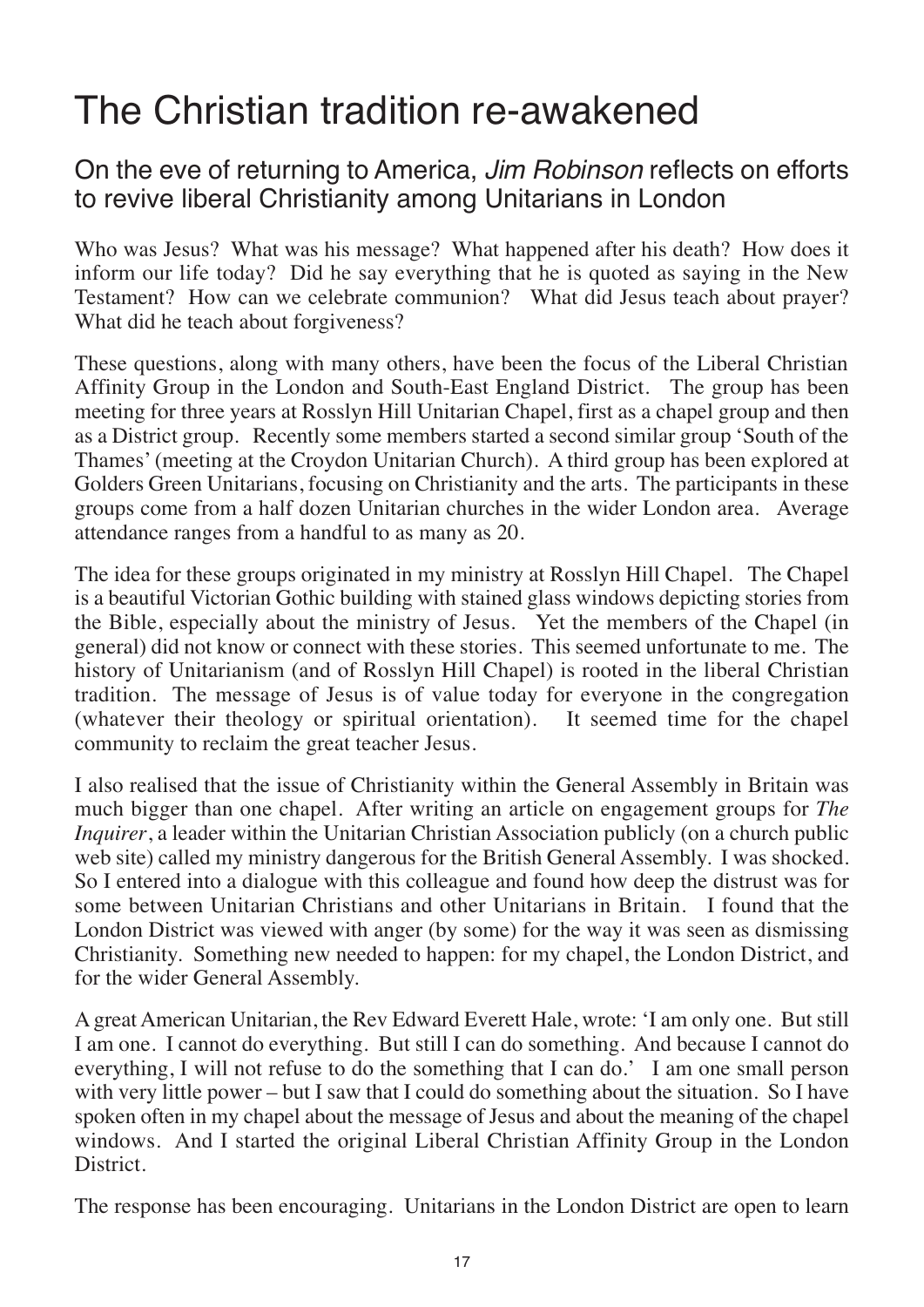

*The Rev Jim Robinson (right) leads a Jesus Retreat at Rosslyn Hill Chapel, Hampstead, in April 2008. The Retreat was supported by the London District and the UCA. Photo: Jim Corrigall*

from the teachings of Jesus. Most are eclectic and pluralistic in their spirituality and do not self-identify as Christian. Yet many want to have a liberal Christian message as an important part of their eclectic Unitarian identity. And some definitely self-identify as Christian. The London District leaders have warmly and enthusiastically supported the liberal Christian affinity groups. And the Unitarian Christian Association (UCA) has been supportive also and the potential for meaningful dialogue between the UCA and the London District is great.

I am writing this article now because I am returning to the United States this Spring. Our daughter is having a baby in March, and my wife and I could not bear to be grandparents with an ocean between us. So after six wonderful vears in the British Unitarian So after six wonderful years in the British Unitarian movement, I will go back to the Unitarian Universalist Association.

I wanted this story to be told so that these groups in the London District might be encouraged to continue. And I wanted to give my thanks to the Unitarian Christian Association for all of the important work done in the spirit of loving kindness. I have felt love and support from the UCA and I deeply appreciate it.

**The Rev Jim Robinson has been Minister at Rosslyn Hill Unitarian Chapel at Hampstead in London, for the past six years. He returns to the United States this Spring.**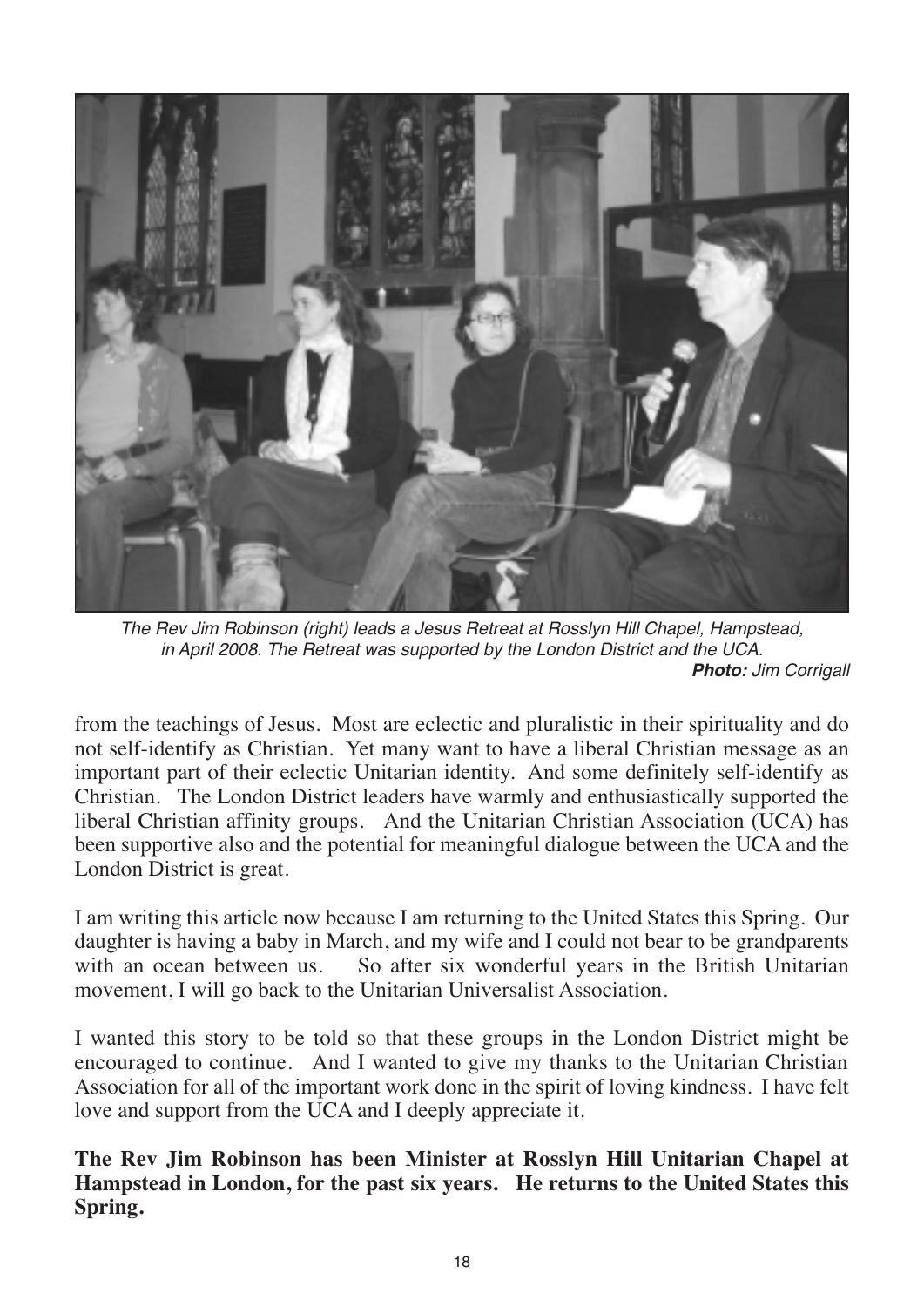# Time and eternity in T.S. Eliot

## In a recent sermon, *Jim Corrigall* looks at how religion helped the poet T.S. Eliot to explore the ʻheights and depths' of experience

A confession: T.S. Eliot was an early love of mine – I became hooked on his poems at school and university, and it's a love that has never deserted me.

But there are basics I just never seem to get – like why is Eliot's famous series of poems, the *Four Quartets*, called this? OK, there are four poems – so four is right, but why quartets when each is divided into **five** sections? None of the books I read seemed to answer this question -- which had me scratching my head. And then finally I got it: the poem is named after a musical quartet, a composition for four stringed instruments. It was inspired in particular by Beethoven's *String Quartet in A minor (Opus 132)* – which is also divided into five movements (more on Beethoven later). The penny dropped!

My subject is 'Religion and Poetry in T.S. Eliot', but this is a big area, so I need to narrow it down! – I'll concentrate on the Four Quartets, regarded by many as his greatest achievement, including by Eliot himself. But even this is a big subject, so all I can hope to do is highlight a few themes, and draw a few lessons.

Eliot's family came from the heart of Unitarianism in Boston (in Massachusetts) – Eliot liked to joke that his family's relationship to Unitarianism in Boston was like that of the Borgias to the Papacy. However, Eliot himself was born in St Louis in Missouri in 1888, where his grandfather, William Greenleaf Eliot, had moved, in the early 1800s, as a Unitarian missionary to what was then 'the frontier'. Eliot's father became a successful businessman in St Louis, and his son Thomas Stearns Eliot grew up here – but with regular summer trips back to family in New England, that north-eastern corner of the United **States**.

It's worth saying immediately that T.S. Eliot rejected Unitarianism early, aged 18 or 19 – at the time he began a lifelong religious quest which was to see him join the Church of England, as an Anglo-Catholic, 20 years later, in 1927. So why did he reject Unitarianism? He described it as a 'tepid religion', one concerned with outward form He described it as a 'tepid religion', one concerned with outward form – with right behaviour – rather than the inner soul, with all its trials and torments. Of

course his criticism was of the Unitarianism he saw around him – he did admire Unitarian rebels such as Emerson and his 'transcendentalism'.

But it is clear that Eliot would never have been happy within any kind of Unitarianism, his personality was of a radically different cast. He had regard for a few American writers, but felt none came close to the great fourteenth century Italian poet, Dante, whose explorations of the heights and depths of experience – of heaven and hell – profoundly influenced Eliot.

Eliot sensed in the early 1900s, as a student at Harvard, that the



*Plaque for T.S. Eliot at SOAS's Faber Building, 24 Russell Square, London.*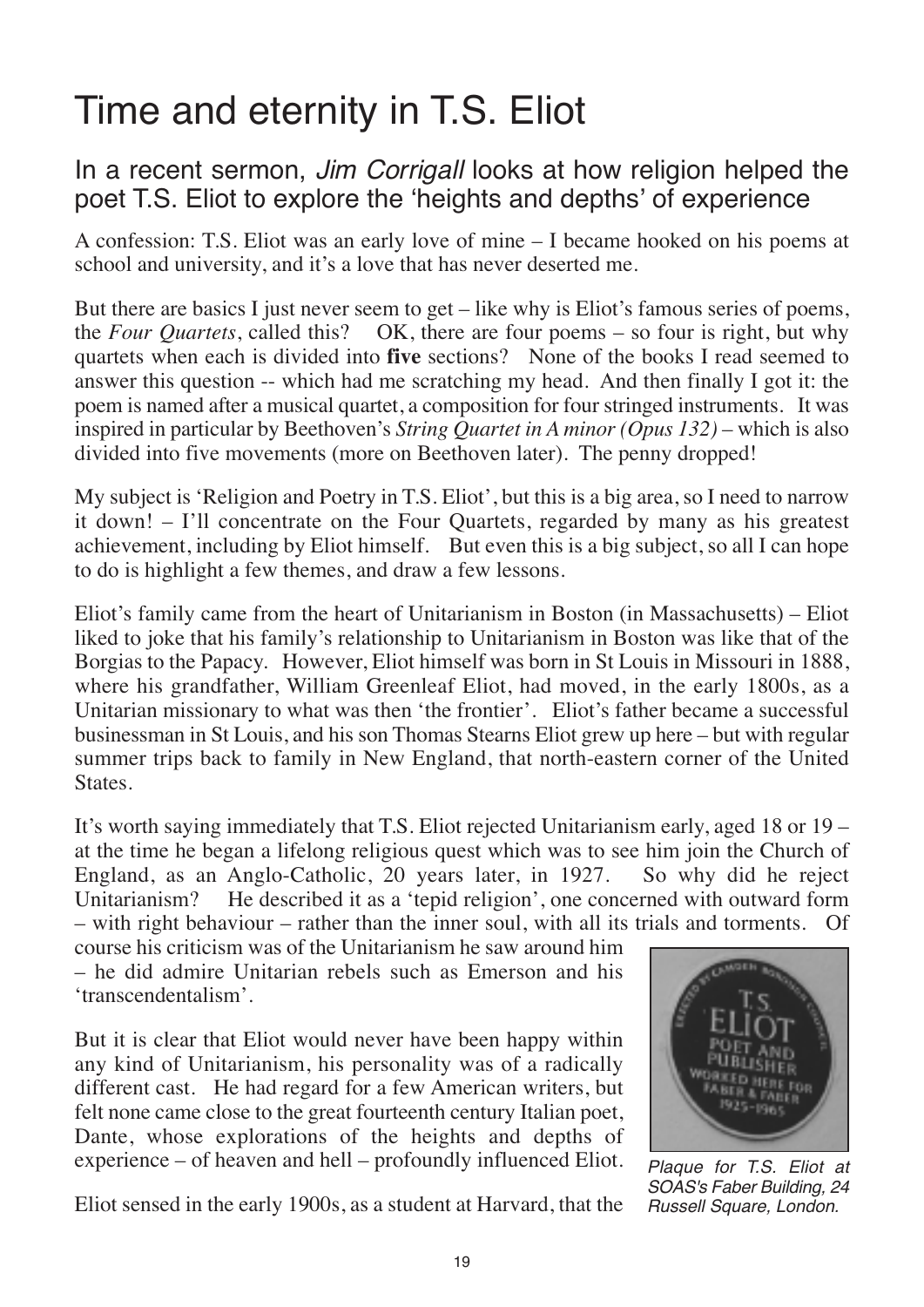coming century was to be deeply secular and materialist (at least in the West). His art can be seen as an assault on this mentality – as he tries to make us aware of realities beyond those which can be seen and measured. He chose to pursue his art on the Continent and then in England (where he settled), away from his family, resisting the lure of a Harvard professorship (in philosophy).

Well, what about the *Four Quartets?* – those four poems written in the later 1930s and early 1940. The four are entitled: *Burnt Norton, East Coker, The Dry Salvages and Little Gidding.* The first, *Burnt Norton*, opens with Eliot in dry, philosophic mode – it's hard to get into, with riddles that can 'do your head in'.

Time present and time past Are both perhaps present in time future And time future contained in time past. If all time is eternally present All time is unredeemable.

Now what on earth does that mean? But however obscure, these opening lines introduce the main themes of Four Quartets: the relationship between past, present and future; how we are imprisoned in a 'time-bound' reality – with redemption perhaps possible! ; while our past – and even 'what might have been'-- remains with us, in our memories. The pace and mood begins to change:

What might have been and what has been Point to one end, which is always present. Footfalls echo in the memory Down the passage which we did not take Towards the door we never opened Into the rose-garden.

Hints of experiences -- real, but also unrealised: 'Other echoes inhabit the garden. Shall we follow?' Eliot invites us into this world of memory and imagination, this world of might-have been – the language tantalising, vivid yet dreamlike:

Quick, said the bird, find them, find them, Round the corner. Through the first gate, Into our first world, shall we follow The deception of the thrush? Into our first worl*d*.

But what of the experience he hints at? -- and where is Burnt Norton anyway?

Each of the Four Quartets is about a real place, where Eliot had a profound mystical experience. Burnt Norton is a manor house in Gloucestershire which the poet visited in the mid-1930s with one of his closest friends, a visiting American and Bostonian, Emily Hale. She was in love with Tom (as family and friends called Eliot). And for much of his life, Eliot seems to have been in love with Emily Hale; she was in many ways his poetic muse.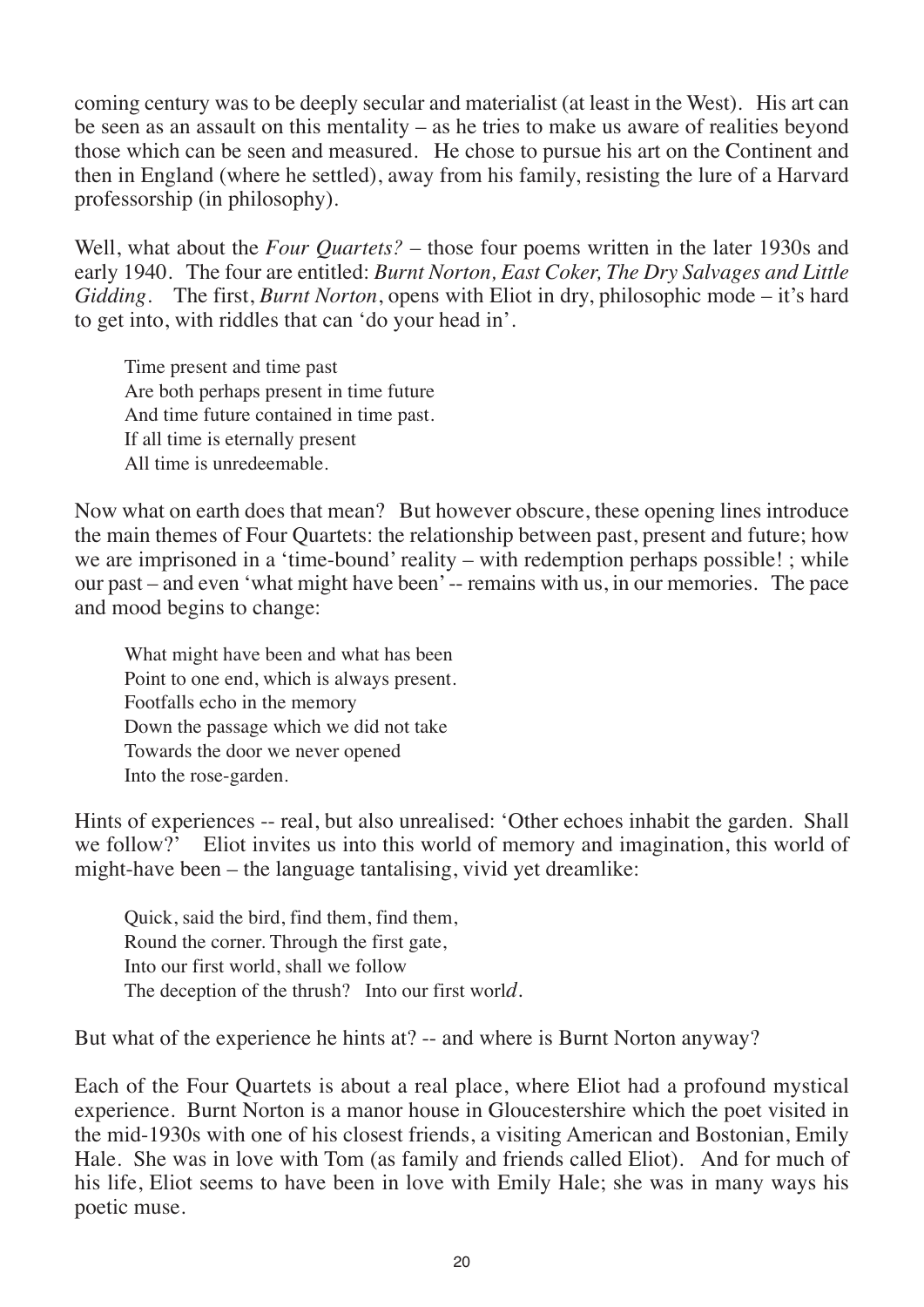In the gardens of Burnt Norton he had an experience of the transcendent which he tries to put into words, perhaps nowhere more powerfully than in the second movement of Burnt Norton:

At the still point of the turning world. Neither flesh nor fleshless; Neither from nor towards; at the still point, there the dance is, But neither arrest nor movement. And do not call it fixity, Where past and future are gathered. Neither movement from nor towards, Neither ascent nor decline. Except for the point, the still point, There would be no dance, and there is only the dance. I can only say, there we have been: but I cannot say where. And I cannot say, how long, for that is to place it in time. The inner freedom from the practical desire, The release from action and suffering, release from the inner And the outer compulsion, yet surrounded By a grace of sense, a white light still and moving, *Erhebung* without motion, concentration Without elimination, both a new world And the old made explicit, understood In the completion of its partial ecstasy, The resolution of its partial horror. Yet the enchainment of past and future Woven in the weakness of the changing body, Protects mankind from heaven and damnation Which flesh cannot endure. Time past and time future

Allow but a little consciousness. To be conscious is not to be in time But only in time can the moment in the rose-garden, The moment in the arbour where the rain beat, The moment in the draughty church at smokefall Be remembered; involved with past and future. Only through time time is conquered.

Eliot writes here of transcending time-bound reality, of reaching a moment outside time (of profound insight or beauty) -- achieved not through flight, but through going so deeply into time that we reach its very centre, its essence, the mathematical still point around which the whole world revolves, but which itself does not turn (and therefore is not part of time, certainly not diurnal time). In this timeless moment, he cannot say how long – or where -- he felt release, 'surrounded by a grace of sense, a white light still and moving' – 'both a new world and the old' were made explicit.

Eliot has already warned: 'human kind cannot bear very much reality'. And this glimpse of the eternal can only be remembered (and imperfectly understood) when back in normal time. Time protects us from the ultimate realities, 'heaven and damnation' – 'which flesh cannot endure'.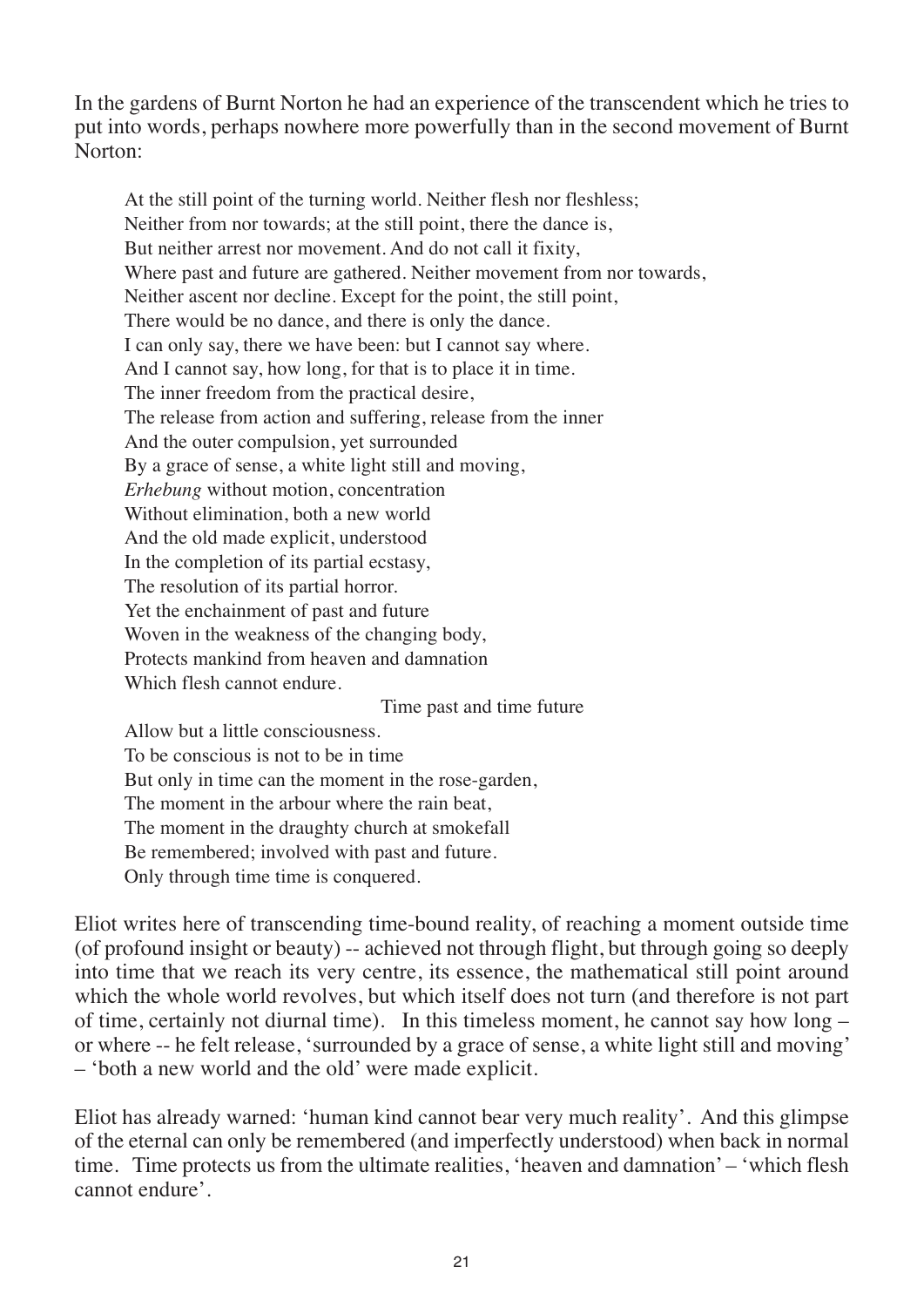Eliot believed in heaven and hell, maybe not as places perhaps, but absolutely real nonetheless. He believed too in sin and evil and our need for redemption. By the mid-1930s, Eliot was estranged from his mentally-ill wife Vivienne, and was wracked by guilt. He had an intense experience with Emily Hale in those gardens, but his love for her faded. (His family always expected him to marry Emily, but he never did – even after his wife was committed to a mental institution in 1938 and after his wife's death in 1947).

The poet goes on to describe a twilight world of disaffection, not one of escape but trapped in time, the inhabitants 'distracted from distraction by distraction'; 'empty of meaning'. Real understanding must be gained another way: 'Descend lower', the poet writes – into the depths, including of perpetual solitude -- this way of deprivation is 'one way' to enlightenment, while the other 'is the same, not in movement, but abstention from movement.'

In the fifth section (of *Burnt Norton*), Eliot describes his battle to convey meaning through words, but 'the words strain … break under the burden'. Eliot wants to go beyond where words can take him, and he senses the same struggle in Beethoven, in that *String Quartet in A minor (Opus 132)*, which was composed in 1825 when Beethoven was deaf. The composer aimed to go 'beyond music' – and he had, said Eliot, created 'a kind of heavenly gaiety'.

The second quartet is called *East Coker*, named after a villagehamlet in Somerset where Eliot's ancestors migrated from in the 17th Century, as part of the Pilgrim exodus from religious persecution. As he approaches the village, the poet sees a vision of the past: in an open field people are dancing around a fire, 'Keeping time, keeping the rhythm in their dancing / As in the living seasons'. But the time-bound circularity of that rural past becomes more and more oppressive, until: 'Feet rising and falling, eating and drinking. Dung and death'. Then, a new start:

Dawn points, and another day Prepares for heat and silence. Out at sea the dawn wind Wrinkles and slides. I am here Or there, or elsewhere. In my beginning.

The freedom out on that vast ocean suggests the voyage to 'the new world' that Eliot's ancestors made, but perhaps more strongly the freedom of our present age, where all seems possible.

At the end (of *East Coker*), Eliot describes how wisdom can develop with age … the ideal now found not in 'the intense moment with no before and after'(that he wrote of earlier), but rather through 'a lifetime burning in every moment' – being fully alive in the present, yet fully attuned to both past and future – it was an awareness that Eliot sought all his life, his vision of the perfect life.

The third quartet, *The Dry Salvages*, is dominated by the theme of water. Eliot returns to the America of his childhood, where the great Mississippi river flows through St Louis. 'I do not know much about gods; but I think that the river is a strong brown god'. The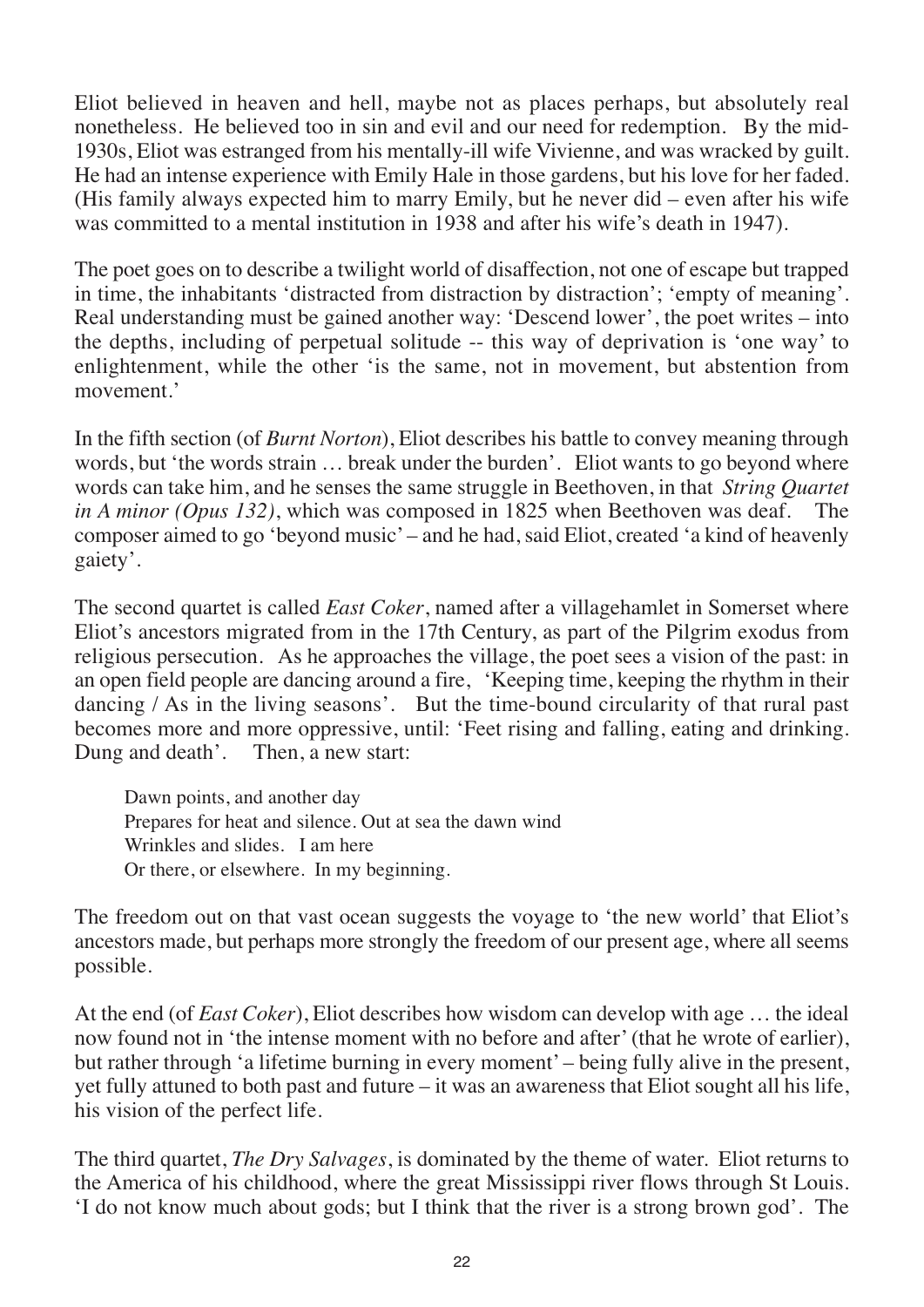river can appear tamed, but 'ever, however, implacable, keeping his seasons and rages, destroyer, reminder of what men choose to forget'. Then to his other childhood, on the New England coast, at Cape Ann, where the sea tosses up hints 'of earlier and other creation'. The sea has many voices, 'many Gods and many voices'. For fishermen and sailors, the tolling bell of the ship 'measures time not our time, rung by the unhurried groundswell'. And the dangers ever-present: the sharp rocks off Cape Ann known as the Dry Salvages.

The last Quartet, *Little Gidding*, brings us back to England. Little Gidding takes its name from the remote spot north of Huntingdon, where a religious community was founded in the seventeenth century by Nicholas Ferrar – living by poverty, discipline and prayer. During the Civil War in the  $1640s$ , the community gave refuge to Charles I – the little chapel was later ransacked by Cromwell's men, with the organ and pulpit ripped out and burned. In the mid-1930s, Eliot visited Little Gidding, where a religious community had been re-established. He began writing this poem later when he was serving as a fire warden in London during the Blitz, and he draws the parallels: war, fire, destruction – bravery, fortitude, faith.

He describes his approach to Little Gidding, and then once in the chapel: 'you are not here to verify, instruct yourself or inform curiosity… You are here to kneel / Where prayer has been valid'. Through religious observance and discipline, in both past and present, meaning is realised, history and the moment intersect.

The major themes are brought together in the magnificent finale of Little Gidding, in the fifth movement. Eliot turns back farther than the English Civil War, to the 14th Century English mystic Dame Julian of Norwich. In the dark and momentous days of the Second World War, 'History is now and England', but also (in Julian's words): 'And all shall be well, and all manner of things shall be well ...' Here meaning and purpose are found, not simply by the individual but **by the community** (of which Eliot was a vital part). And the end of all our exploring? -- 'to arrive where we started and know the place for the first time'. Why? … because we have been transformed by our journey.

Eliot, while striving for the perfect life, was tormented by his failings – and it was only in his last eight years that he was to enjoy happiness in love (before his death in 1965). This was in his second marriage to Valerie, 38 years his junior.

T.S. Eliot conveys heights and depths of religious experience that few of us are likely to know. Even if he never achieved his ideal, it was the journey that counted – Eliot the Puritan, the Pioneer, the Missionary venturing to the frontier, the frontiers of knowledge and experience.

I think we can see elements of Unitarianism remaining in Eliot -- his high-mindedness, moral rectitude (just like us!), perhaps most of all in his breadth: , drawing on Buddhism, Hinduism and Christian mysticism (as he does in this poem). But his religious Hinduism and Christian mysticism (as he does in this poem). sensibilities ran to extremes: he was attracted to sainthood and martyrdom; he practised self-denial, and was wracked by his sinfulness. Our Unitarian faith is not one of extremes, but we should not ignore the heights and depths of religious experience. We too need to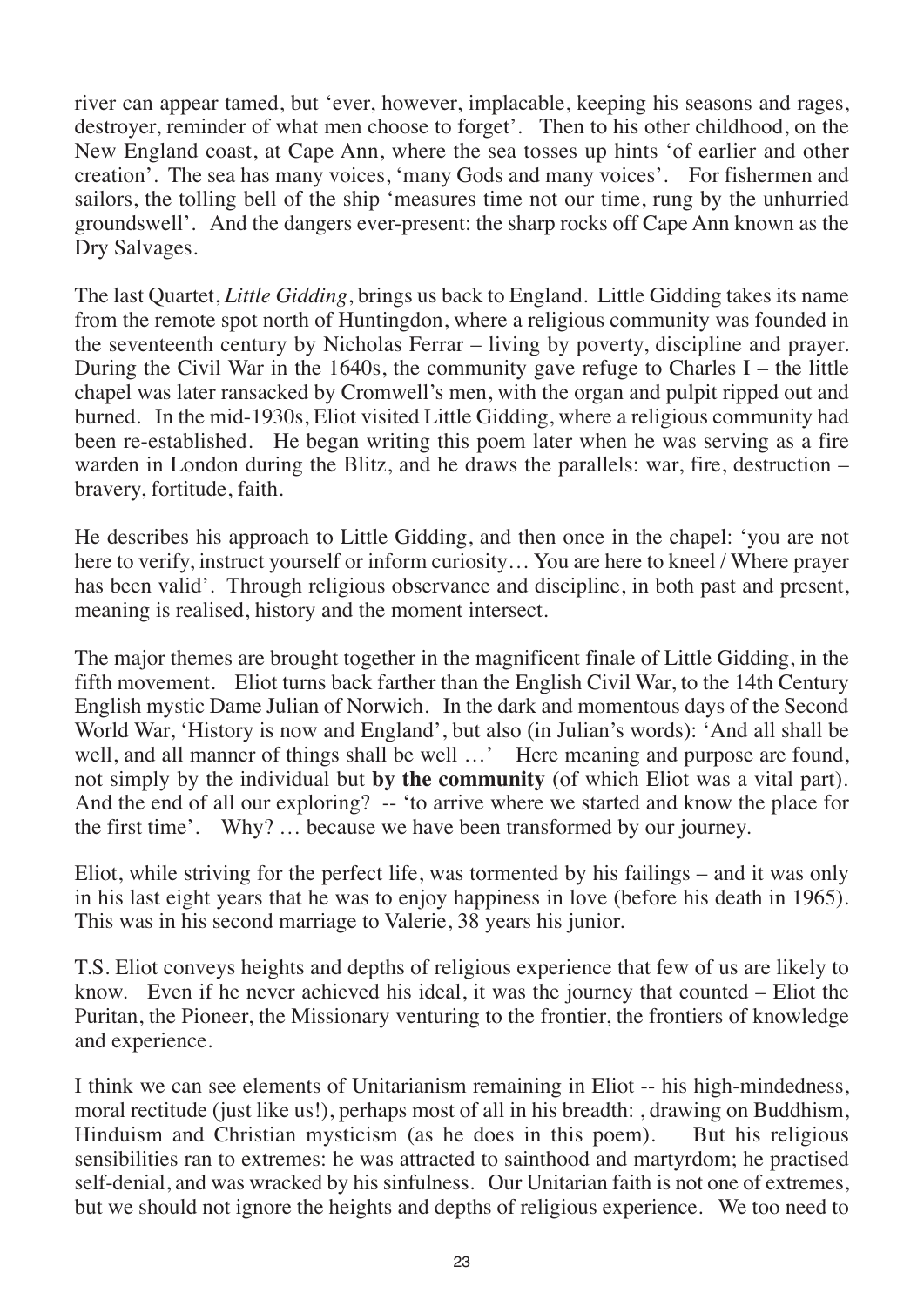be able to touch people in their deepest moments. At our best, we do this – and if we continue to be bold, we will go on doing so.

Then we can say, with Julian of Norwich: 'And all shall be well, and all manner of things shall be well.' Amen.

**Jim Corrigall is Hon. President of Golders Green Unitarians and a Lay Pastorate student at Harris Manchester College, Oxford.**



## A space to encounter the divine

*Lucy Harris* explains why, as a Unitarian living near Salisbury, she mainly worships at Church of England services

Let's start with the straightforward explanation of why I tend to go to Church of England services rather than Unitarian ones. On 'sustainable commitment' grounds, I consider it is only worthwhile worshipping in communities where the journey time to/from the meeting place is less than the duration of the worship event. So for a service lasting one hour, I would not want to travel more than 45 minutes. This puts the Unitarian services at Trowbridge, Southampton and Bournemouth out of my reach.

Hang on, says the geographer, if that's your triangle, you must be somewhere close to Salisbury, and there's a vigorous if unofficial Unitarian fellowship in Salisbury. Er, yes. That's where the question stops being quite so straightforward. I enjoy the company of the Unitarian Universalist Fellowship in Salisbury. They are intellectually testing, diverse, caring, supportive and generous, as you would wish a vigorous Unitarian Fellowship to be. Their meetings are varied, including addresses, little rituals like candle lighting, readings, music, periods of silent contemplation. And the meetings are always thoughtprovoking. So why is this not my natural home?

Firstly, there is to be considered the number of Sundays that I can allow to be taken up with worship activities each month. Or as my husband would express it, how many Sundays each month are broken into by my hobby, which he does not share. 6 p.m. is a very awkward time. We have other hobbies that we share and with both of us working 12-hour days during the week, our time together at the weekend is very precious.

For some years now the balance seems to be struck, with about one Sunday a month being 'interrupted'. I used to be a member of the Salisbury Fellowship. But somehow the use of my one Sunday session a month with them still left me hungry – something, it was gradually made clear to me, was missing in that meeting, so it was a waste of my one session a month for me to go there.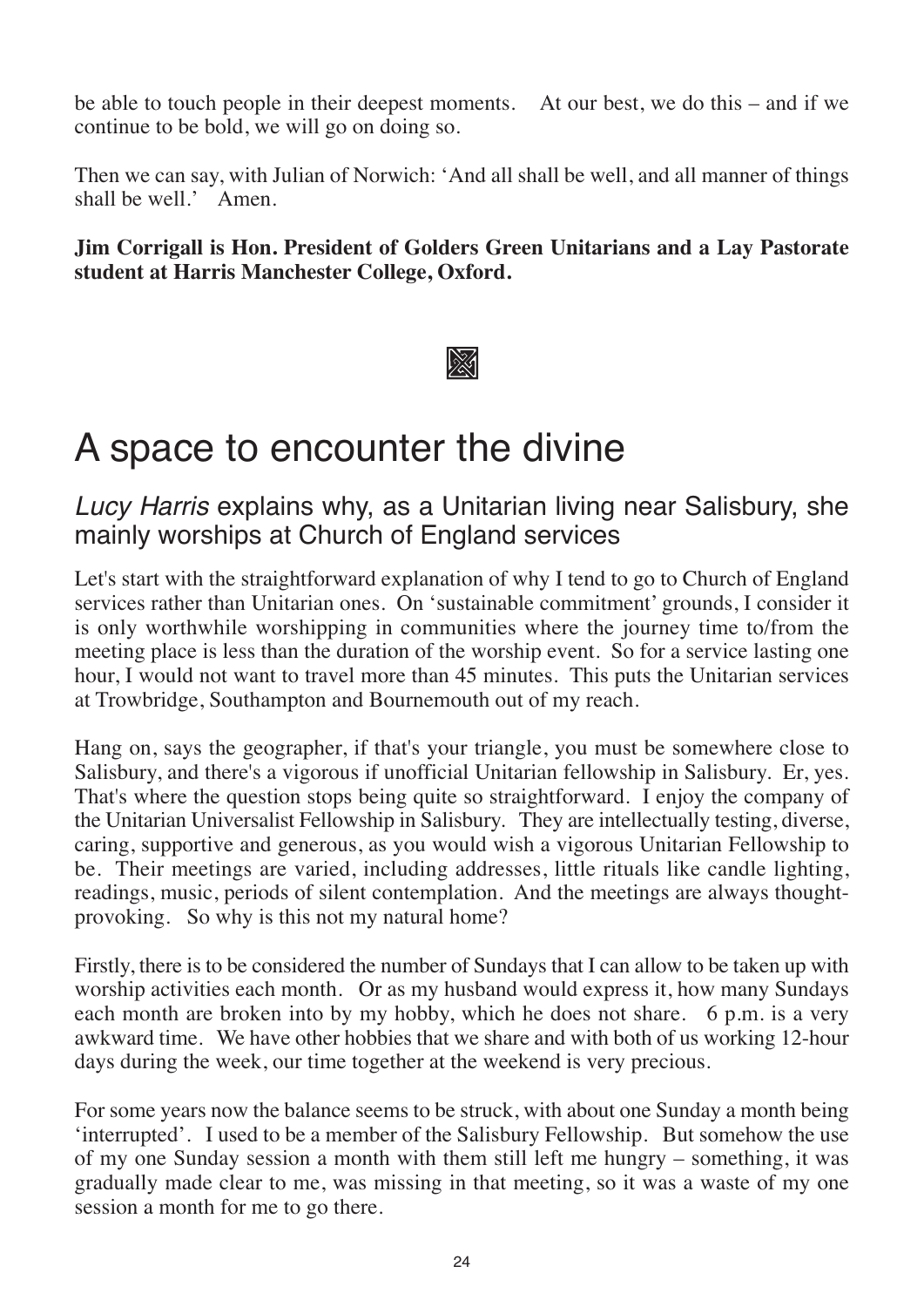It took me some years to work out what the issue was and I'm still amending my analysis. But fundamentally it has to do with what worship is about. For me, worship must have both solitary and communal aspects, and the solitary aspects I know how to make space for. The communal bit – about devoting time and focus and energy to making a personal approach to God – requires for me a group of people that make the space in which to do this. Feeling part of a group that is regularly turning towards God and surrendering concerns and failures, and by doing so making enough quietness for nourishment to enter or emerge, makes the space for me – and makes it feel safe. Every now and then it is necessary to experience the group-ness firsthand, by physically standing and moving together inside the group, carrying out the same act towards the same end (though in individual ways). 'Though we are many, we are one body, for we all partake of the same bread.'

I have on only one occasion had this feeling in a Unitarian service recently, and that was one which included a simple version of the labyrinth dance. Aside from one other numinous experience, my 11 years of Unitarian worship has been based on intellect through some exposition of the word (very much showing the Protestant roots) or else a humble – or not so humble – set of personal observations on how we could better serve or live within the world (very humanistic).

Whereas, of course, with the Church of England communion service, the whole thing is set up to facilitate an approach to God and to express the relationship with All That Is. As you would expect, I have tremendous theological difficulties with their words – and much can be destroyed by a 'Jesus-Man/God' sermon. But when they stay away from that, I have enough headroom in the general run of the wording to carry out my own simultaneous translation that suits my own theology of *panentheism;* I have enough time to hear their metaphor for God and internally map it to one of my metaphors.

Added to which, we all know our movements around 'the stage'. There is a stately flow of people making room for each other, and respecting the down-turned eyes as people move back to their seats from the altar rail. It is, in some senses, a dance. And at least for the duration of the ritual, there is suspension of scepticism, disputation, otherness. All are together at the table; all are together at the foot of the Redeemer; there is room for all (leave the arguments about church finances, women bishops, and ordination of people who are in same-sex relationships till later). I find there really is a lot to be said for it.

Moreover, there are churches everywhere I go. One is 400 metres up the road, and there are four more in a radius of 3 miles (5-10 mins). And in Salisbury (9 miles), there is that great epiphany in stone, that great shout for joy that is the Cathedral. I go to Taizé services there, and sacred dance, as well as glorious Evensong.

Where is all this for me within the Unitarian movement?

If only the Church of England would give up their identification of Jesus with the second person of God, I'd be there week in, week out (because they have 8 a.m. services every Sunday that don't impact at all on a sleepy husband who doesn't wake till 9 a.m.!).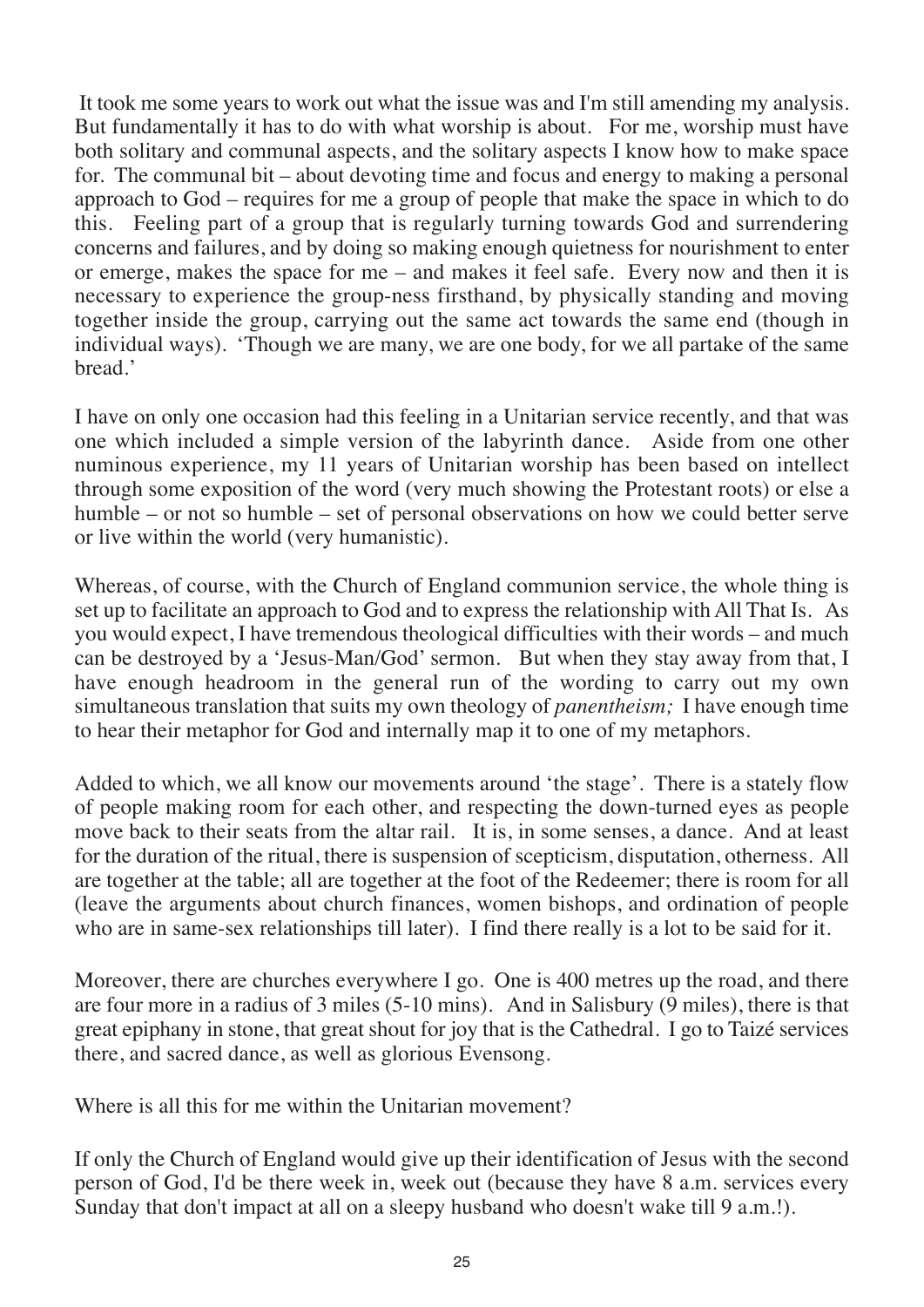How can we in Unitarian Christian Association meet the needs of devotional people like myself who cannot accept Jesus as God and yet feed in grateful nourishment on the relational aspect between humankind and God?

**Lucy Harris is a UCA member who lives near Salisbury. (A version of this article first appeared in the newsletter of the Unitarian Association for Lay Ministry).**



## TWO VIEWS ON ʻFREE CHRISTIANITY'

# An inclusive tradition ʻto be cherished'

## We must continue to embrace those who accept the Trinity and those who reject it, argues *Roger Booth*

I was dismayed, but not surprised, to read in Jim Corrigall's editorial of the Summer 2009 issue of *The Herald* that 'we seem to have forgotten this (Free Christian) tradition almost completely'. I think this eclipse of Free Christianity is a cause for regret because the Christian wing of the movement seems to cover two differing modes of thought, namely Unitarian Christianity and Free Christianity. Fundamentally, the former stresses the singularity of the Godhead, while the latter accommodates all Christian concepts of the Godhead, be they Unitarian, Trinitarian or otherwise. There is thus a distinction of emphasis between these two strands of Christianity.

Considered dogmatically, the Unitarian Christian view of the Godhead can appear as sectarian as the Trinitarian. Whereas a flavour of Free Christianity may be found in the banner headline of the now defunct quarterly *The Christian Compass* which points to "…an inclusive Christian faith that is founded simply on the teaching, healing and cross of Jesus. This faith treats as secondary the doctrines that divide Christians, and frees them to concentrate on their Master's mission to 'preach the Kingdom of God and to heal." One Chapel noticeboard reads: 'In this Free Christian Chapel we try to follow the teaching of Jesus and encourage free thought.'

However, there are today only a handful of chapels in our movement which publicly proclaim their Free Christian position. Consequently, the chances of preserving Free Christianity through chapels dedicated to its promulgation are probably slim. I would guess, however, that there is a significant minority of worshippers at Unitarian Christian chapels who find the nature of the Godhead a mystery and would be reluctant to state whether Jesus was divine, or what was the theological effect of his death.

The Free Christian heritage may be preserved if the Christian side of the Unitarian movement will continue to provide a spiritual home not only for those who deny the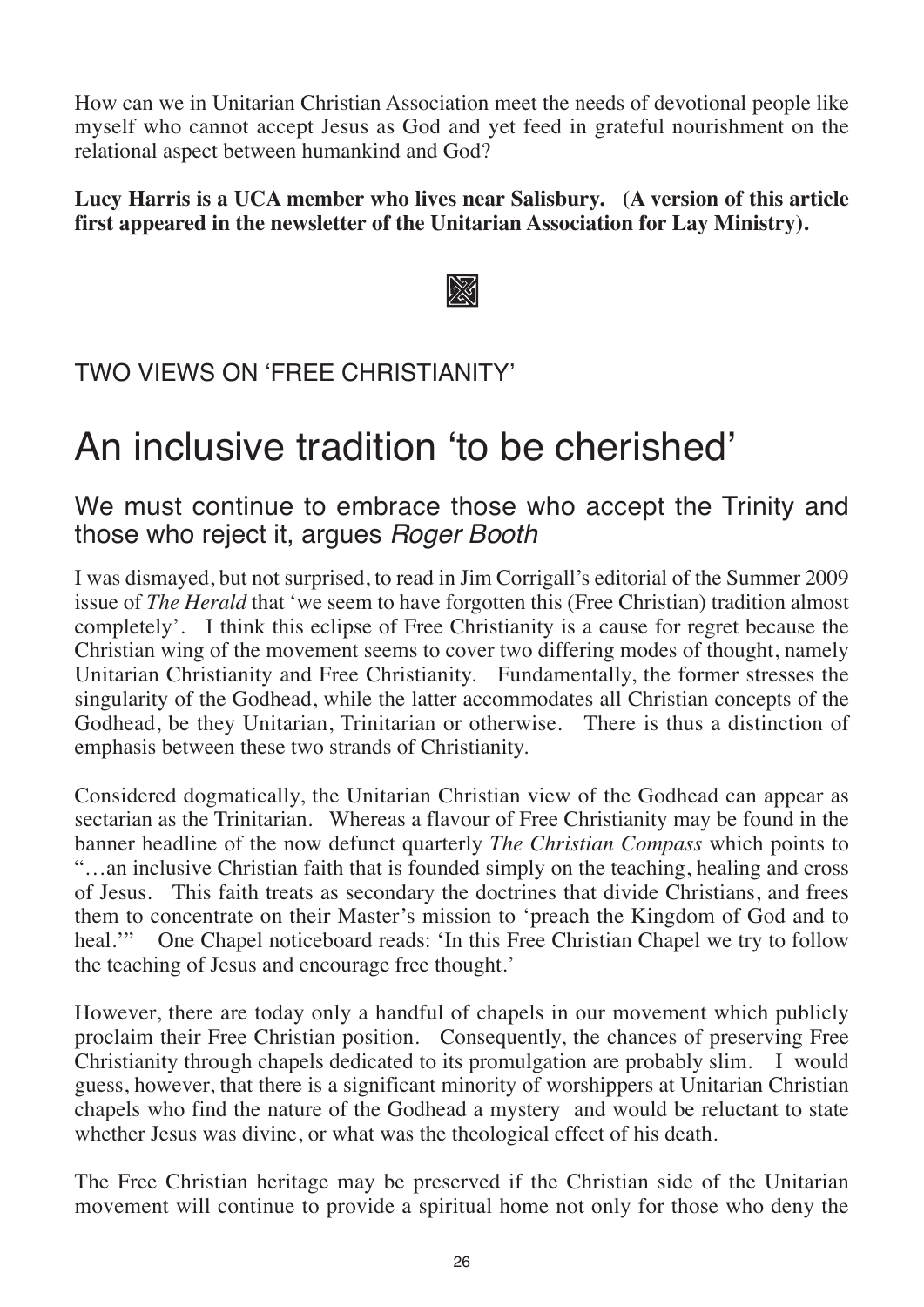Trinity but also for those who are uncertain and 'seeking', and even for those who accept the Trinity. It may be preserved if the preaching, liturgy and hymns cater in some proportionate part for the needs of these three kinds of worshippers.

To depreciate the Free Church tradition would be to jettison a religious approach which, as Jim's editorial pointed out, has a long and distinguished history in England from the time of the English Presbyterians and their leader in 1660, Richard Baxter. The heritage they passed down was the freedom of the individual to search for and reach his/her own decision on religious beliefs. In his effort to avoid tests which would act as barriers to would-be Christians, Baxter led a movement for the Reduction of Essentials and would only require acceptance of the Lord's Prayer, the Apostles' Creed and the Ten Commandments for entry to the Church of Christ. This, of course was radical thinking for the seventeenth century.

Baxter's Reduction of Essentials was the matrix from which developed the later English Presbyterian promotion of free enquiry in religion. This facilitated the holding of many different views within the same congregation. The title 'Free Christian' superseded 'English Presbyterian', and was given national prominence in the formation of 'The Free Christian Union' by James Martineau and others in 1866.

Asked to act as its leader, Martineau stated in his reply: 'In regard to external relations, we stand at the very crisis of the world most favourable to the action of an undogmatic Church – a Church unconditionally devoted to the pure Christian pieties and charities ... The Church is the Society of those who seek harmony with God; and all who agree on the terms of that harmony, so as to seek it in the same way, belong to the same Church ... whom accordingly would I admit to fellowship? All who seek harmony with God and are content with the terms. Whom would I exclude? Absolutely none, leaving the door forever open and letting all exclusion be self-exclusion.'

The Free Christian Union was formed and its meetings were attended by Anglican, Independent and Baptist clergy in addition to Presbyterians. But the Union did not prosper. However, in 1881 the British and Foreign Unitarian Association (BUFA) invited all 'Unitarian, Liberal Christian, Presbyterian and other Non-subscribing and Kindred Congregations' to a conference 'in the hope that ... it will assemble the ministers and members of our congregations on the broad platform of religion and morality'.

These conferences were held nearly every three years until 1926 and became a bastion of the anti-dogmatic Presbyterian/Free Christian tradition; it was popularly known as 'the National Conference of Free Christian Churches'. In 1926, Mrs Sydney Martineau, a relative of James, proposed its amalgamation with the BUFA and this was completed in 1928 at the formation of our General Assembly of Unitarian and Free Christian Churches.

Do not the qualities of inclusiveness and free enquiry bequeathed to us by English Presbyterianism/Free Christianity deserve to be cherished, fostered and protected?

**Dr Roger Booth retired last year as Lay Pastor at the Unitarian and Free Christian Chapel in the Garden at Bridport in Dorset. He was joint editor of The Christian Compass from 1999 till its closure in 2008.**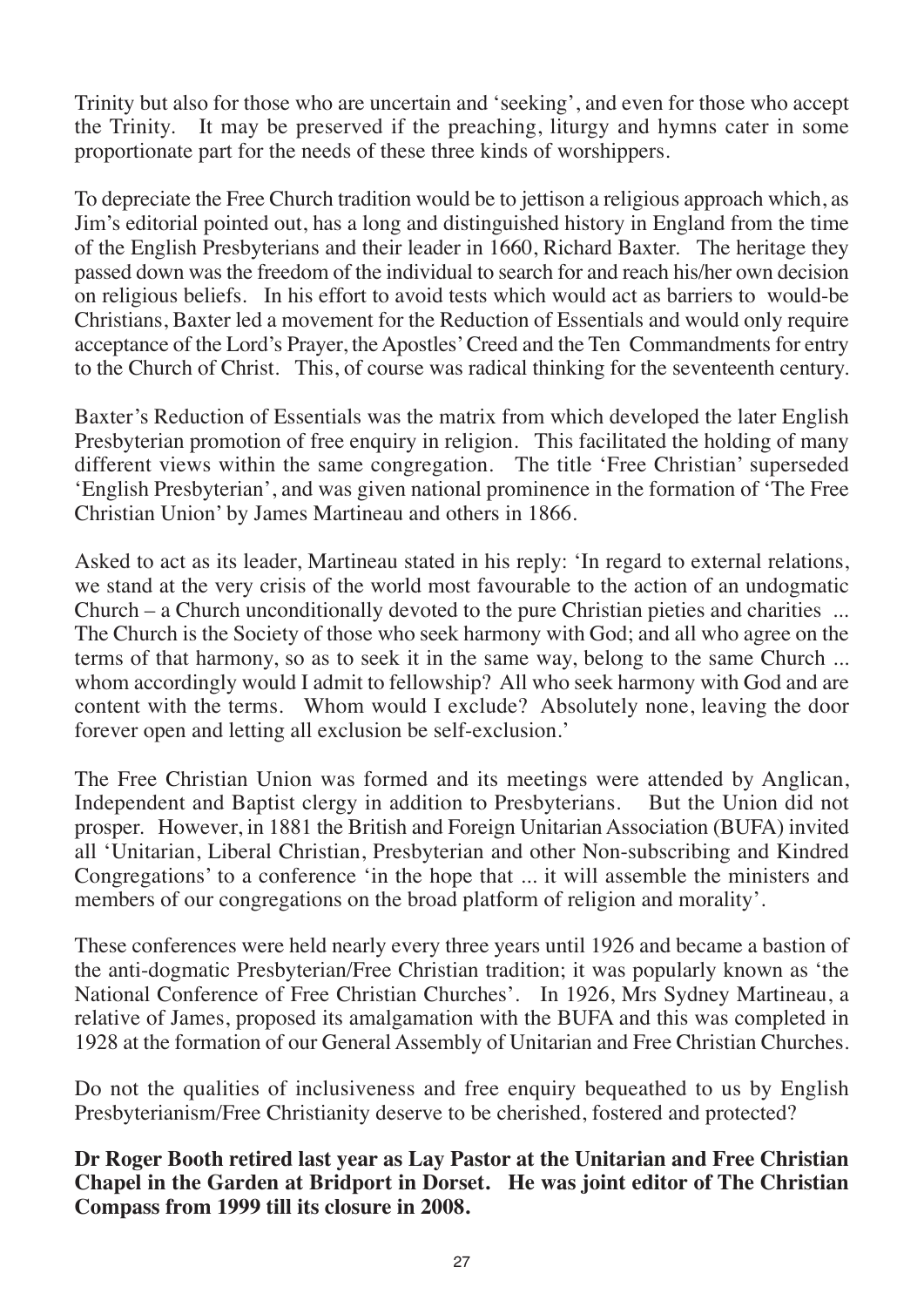# A name that no longer serves a need

## *Stephen Lingwood* believes our debate over Free Christianity could generate more heat than light

In our national community we are in a period of dialogue about what words and labels we want to use for ourselves. In the spirit of an open dialogue, I wanted to offer my reasons for believing we don't need the phrase 'Free Christian'in our national name in the twentyfirst century.

My first reason is a historical one. We seem sometimes to use labels in a way that has nothing to do with their history. We often talk about the 'Free Christian' and the 'Unitarian' wings of our denomination as if this means 'the Christian' and 'the not-so-Christian' end. This is simply not true. The reason we have the words Free Christian and Unitarian has nothing to do with a debate about the Christian-ness of our denomination.

The debate between the Free Christian label and the Unitarian Christian label was not about Christian identity. Both sides were Christian. Put simply, some people (such as James Martineau) thought that 'Unitarian'referred only to a strict doctrinal position (anti-Trinitarianism). They did not want to define themselves by a doctrine, but by a spirit of openness, so they thought 'Free Christian'was a much better label. The irony is the Free Christians won the argument, but the word 'Unitarian' remained dominant. Today we understand 'Unitarian'to refer to a spirit of openness more than an exclusive doctrine. The word 'Unitarian' has a broader, more inclusive meaning, just as the Free Christians wanted.

Secondly the phrase 'Unitarian and Free Christian' suggests two separate movements, which we never were. The Unitarians and Universalists in America were separate movements, joining together in 1961. But 'Unitarian' and 'Free Christian' were two different labels for the *same tradition*. The reason those two labels developed is no longer a live question for us. The two labels represent a debate long since settled.

Thirdly the word 'Free' does not really have the same immediate associations as it did in the nineteenth century. For most people 'Free' means you don't have to pay. 'Free' Christianity suggests no collection plate! If we were to have any word, 'liberal' or 'progressive' would have a lot more meaning to most people.

Fourthly the name of the national community does not preclude any congregation calling itself whatever it likes. Some congregations can still call themselves Free Christian, just as some of our congregations call themselves Presbyterian and some of them even 'those who do not wish to be designated'! But if we had all of those in our title we would seem like a fractured and argumentative community, rather than one that believes in unity.

The ecumenical Free Christian spirit is one to be applauded – as Jim Corrigall pointed out in his last editorial. And I am involved in what must be the most active and progressive ecumenical grouping in the country. But James Martineau's idea that all Christians would come under the "Free Christian" umbrella was rather naïve. Ecumenical work must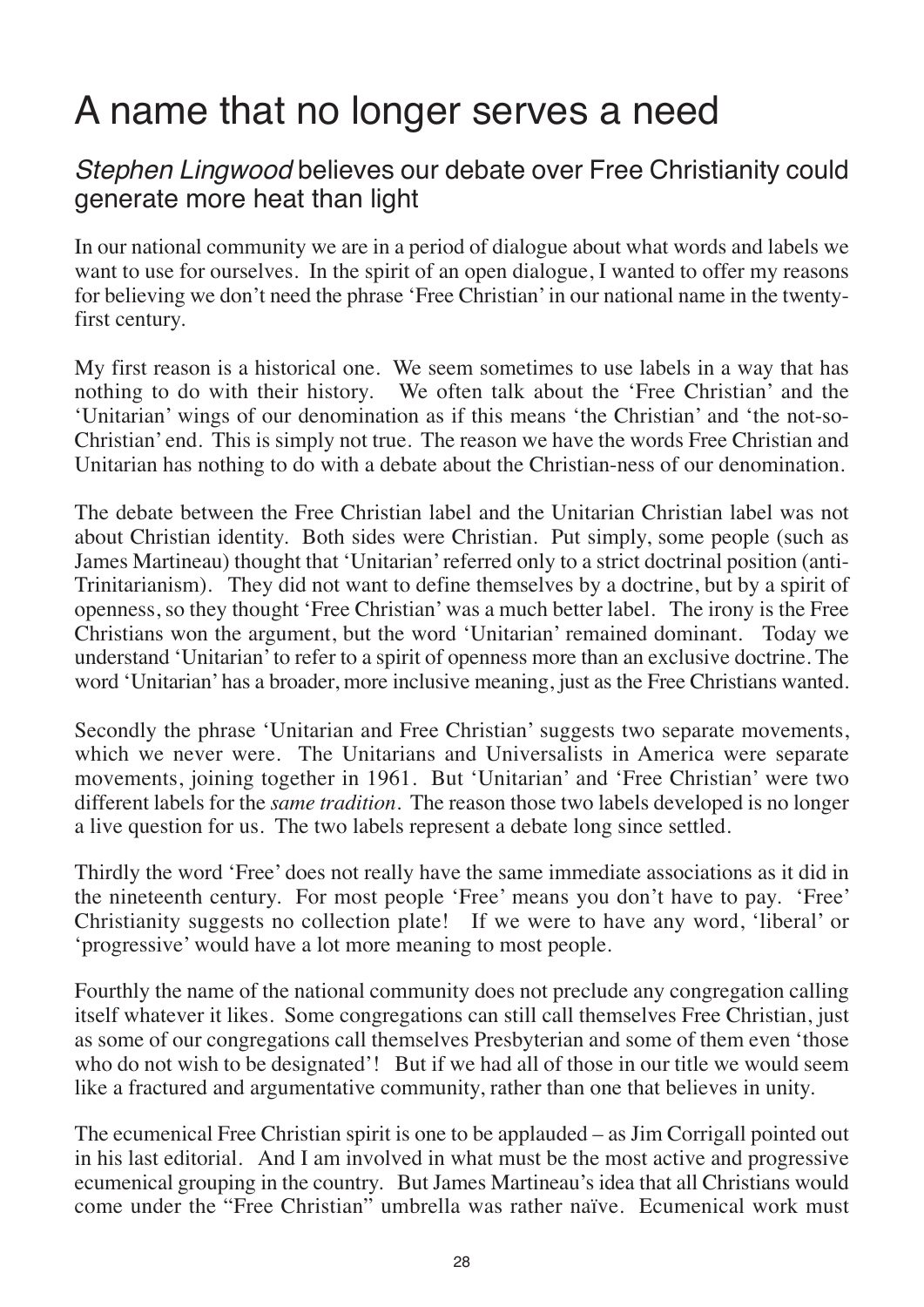respect differences of opinion, and not expect everyone to come around to our non-creedal position – as we should not be expected to conform to a creedal one.

Does this debate really matter? Well, no, not a great deal. As Jim points out, it would matter less if we had a clearer hold on our heritage. It would matter less if the spirit of Christian ecumenism and non-creedal openness was witnessed to more strongly. I'm not going to lose any sleep on the matter one way or another, though.

But my concern is that this debate will generate more heat than light. My concern is that that Unitarian Christians will be pulled into a petty argument, that has very little to do with the Gospel of Jesus. The point is we witness to Jesus not by the power of our argument, but by the power of our love. Let's not let our energy get sapped by this debate, but rather let's put our energy into deepening our Christian spirituality, and witnessing to the transformative power of God in our lives.

**Stephen Lingwood is Minister at Bank Street Unitarian Chapel in Bolton, Lancashire, and a member of the UCA.**

m

*The Unitarian Christian Association aims to provide a place where liberal Christianity can be explored within our General Assembly.*

*Have you considered joining us?*

Details for how to join are to be found inside the back cover of this edition.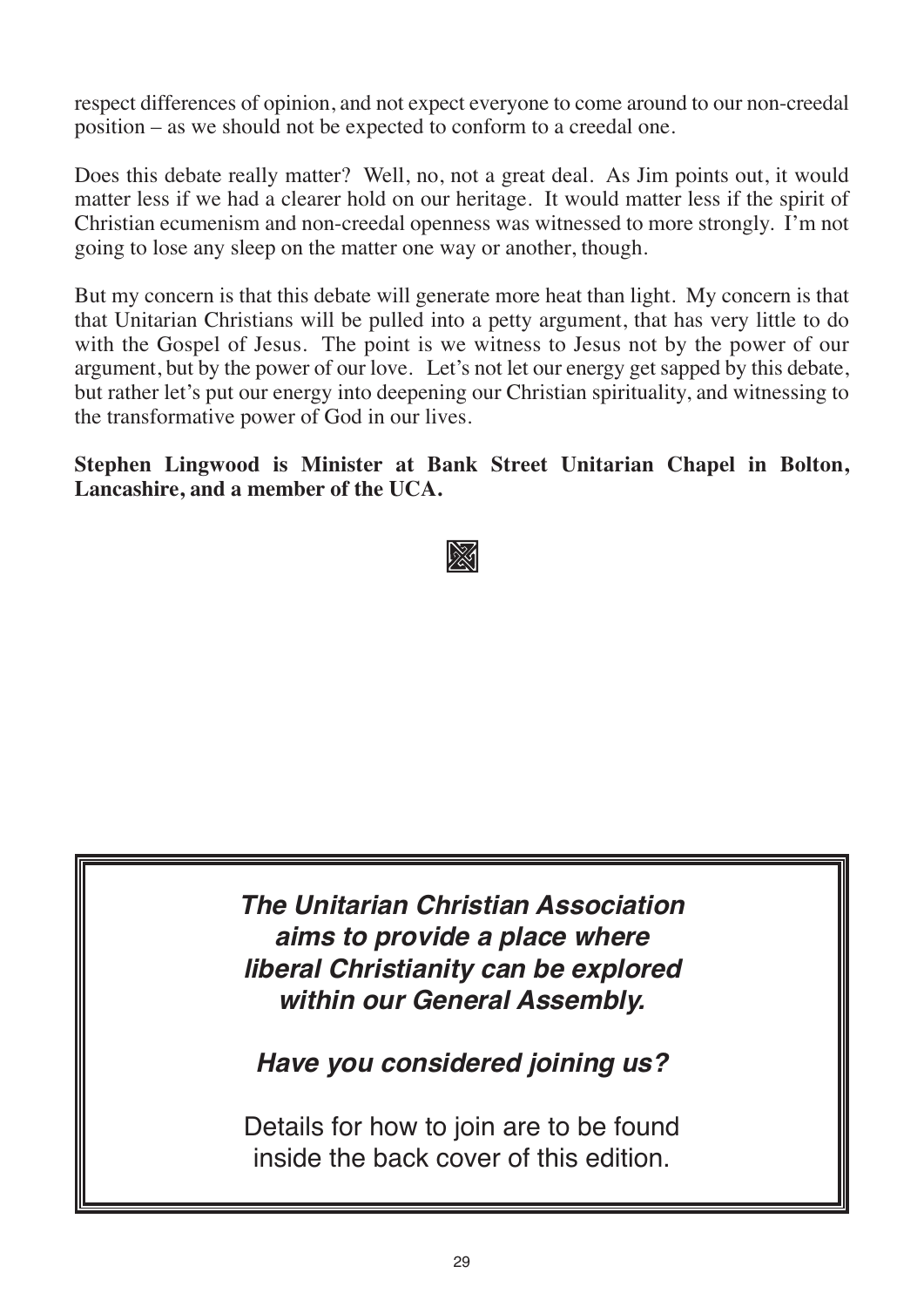# Testament to the power of love

**BOOK REVIEW:** *The Man They Called The Christ by David Doel* (Unitarian Christian Association, 2009). £8.00.

(ISBN 978-0-557-23841-5)

## *Vernon Marshall* pays tribute to a ʻliberating' work that demonstrates relevance of Unitarian Christianity

I have read all David Doel's books and found them all to be inspiring and deeply meaningful. His books usually are, it has to be said, quite complex and take a lot of concentration. This new book is a much easier read but has the same depth as his previous works. It is a book of 10 chapters, each with an intriguing title: *The Saviour, Parables as Shock Tactics, Blessings on the Poor, Doing Good and Having Faith, Feasting, the Abba Experience, Death, Resurrection, the Trinity, and, finally, Herod and the Christ Child.*



The writer gives us a brilliant collection of essays on a rational and reasonable Unitarian Christian position. Reading these, there can be no misunderstanding regarding what it is that separates a Unitarian Christian position from mainstream Christianity. David makes it very clear, however, that he is representing nobody's religious stance except his own. Whatever one's theological position within the Unitarian spectrum however, David Doel's book gives us plenty of help in establishing why the Liberal Christian position has been so significant within our movement and why it is still relevant today.

David Doel begins by making clear his denunciation of the traditional concept of Jesus Christ as Saviour. He dismisses the claims of the gospel accounts that Jesus taught the end of the world and a new messianic reign. The message of Jesus, on the contrary, is the 'restorative power of the Love of God'. David criticises the Church for its 'paganising' of Jesus. The Church, he says, has made us all passive recipients of the benefits of a bloody sacrifice in the ransom paid to the Devil. David instead talks about 'a beautiful poetic genius... who lived out the wisdom he taught'.

In his books, David Doel manages very well to use the insights of psychology together with rational theological reflection. This book is no different. The salvation brought by Jesus is a liberation from attachment to our 'self', it is a means of focusing on the *here and now,* and leads to 'perfect freedom'. What is important, says the author, is the discovery of Jesus's saving truth, not by a ransom paid but by our own experience of following the spirit.

The understanding of the message of Jesus, as elaborated by David Doel, is refreshing and liberating. For those Unitarians who see themselves as firmly within the Christian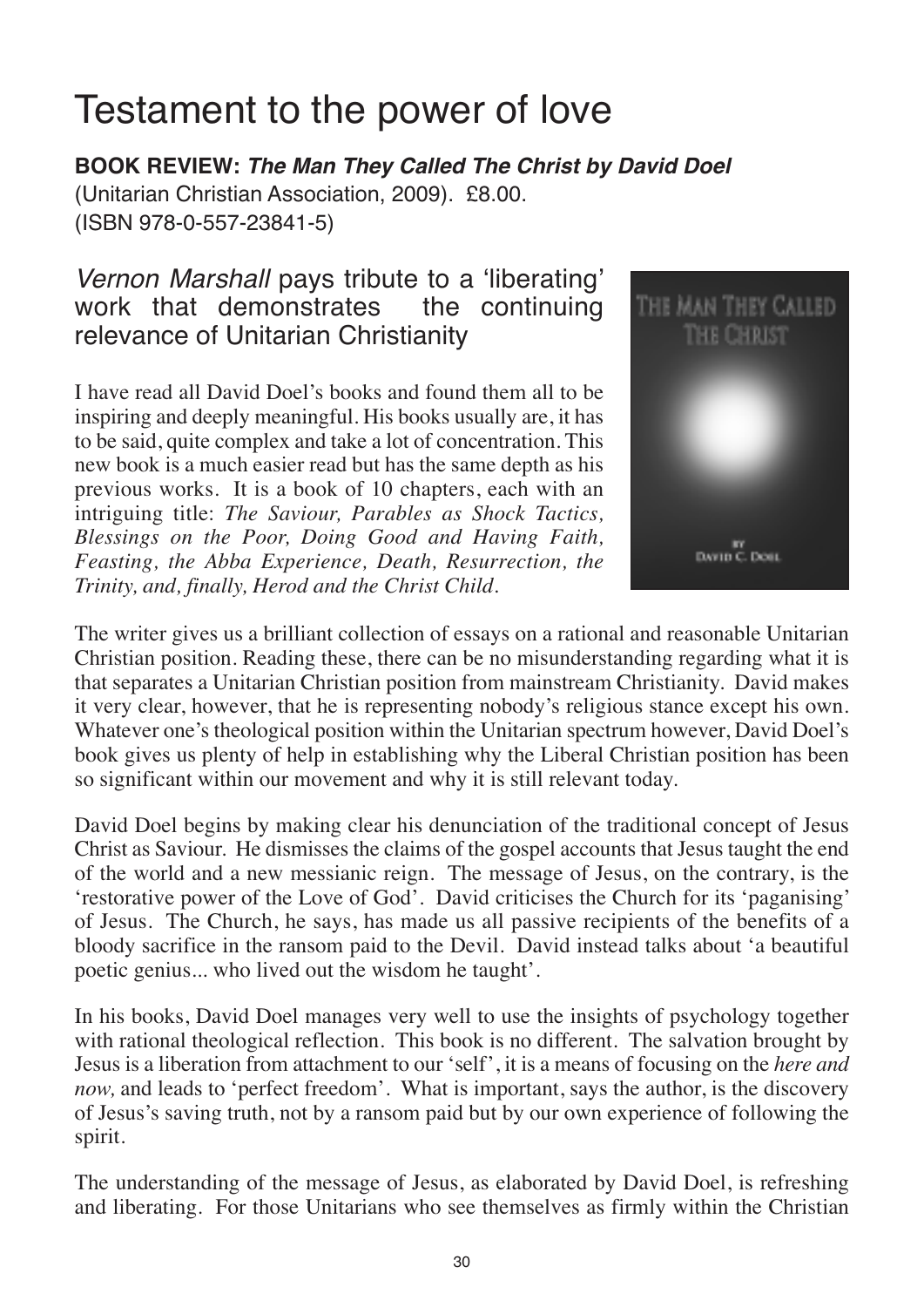tradition, this book gives a justification for a distinctive Unitarian position within Christianity. For other Unitarians, this book is a cohesive explication of the necessity of retaining the Christian element within the movement.

This book is a must for ministerial students who may need resources to understand more of their Christian tradition. The book is a valuable source of help to new Unitarians who may have entered the movement through a more radical congregation. The book is certainly of value to more established Unitarians who need a reminder of what made us so distinctive a movement and set us apart from traditional denominations. David Doel has, once again, done the Unitarian movement a great service and I hope this work receives the attention it well deserves.

**Order a copy from:** Cathy Fozard, 20 Handforth Rd., Wilmslow, Cheshire. SK9 2LU. Tel. 01625 533110. email: cathy@fozard.com Price £8.00 + £1.00 p&p

### **The Rev Dr Vernon Marshall is Minister at Dean Row and Hale Barns in Cheshire.**



# A communion service open to all

**BOOK REVIEW:** *The Nadder Valley Inclusive Worship Service* by Lucy Ann Harris (Lulu Enterprises, 2009). (ISBN 978-1-4452-2148-9).

## *Jean Bradley* finds much to commend in a new worship book.

Unitarian and Liberal Christian members of our churches and chapels sometimes see the Eucharist or Communion service as problematic. Broadly speaking, most Unitarians wish to celebrate the Eucharist as the Agape or love feast, dealing with the simple image of the Last Supper, where we see Jesus sitting around the table with his followers, sharing food and drink, and using that basic sustenance as an analogy for the ministry and teachings of Jesus, asking that they and he be remembered.

The word Eucharist is derived from the Greek meaning to give thanks, and most of us would appreciate an uncomplicated service that could be used and adapted for church services or small fellowship gathering. I believe that Lucy Harris, a Unitarian who lives near Salisbury, has written a very useful and open-minded communion service in which she has created space for prayers (which include a form of confessional) and for each participant to bring themselves into the presence of the holy.

This worship service is named after the Nadder Valley, where it was written and first held. This is a rural valley around the River Nadder in south-west Wiltshire, in the south of England.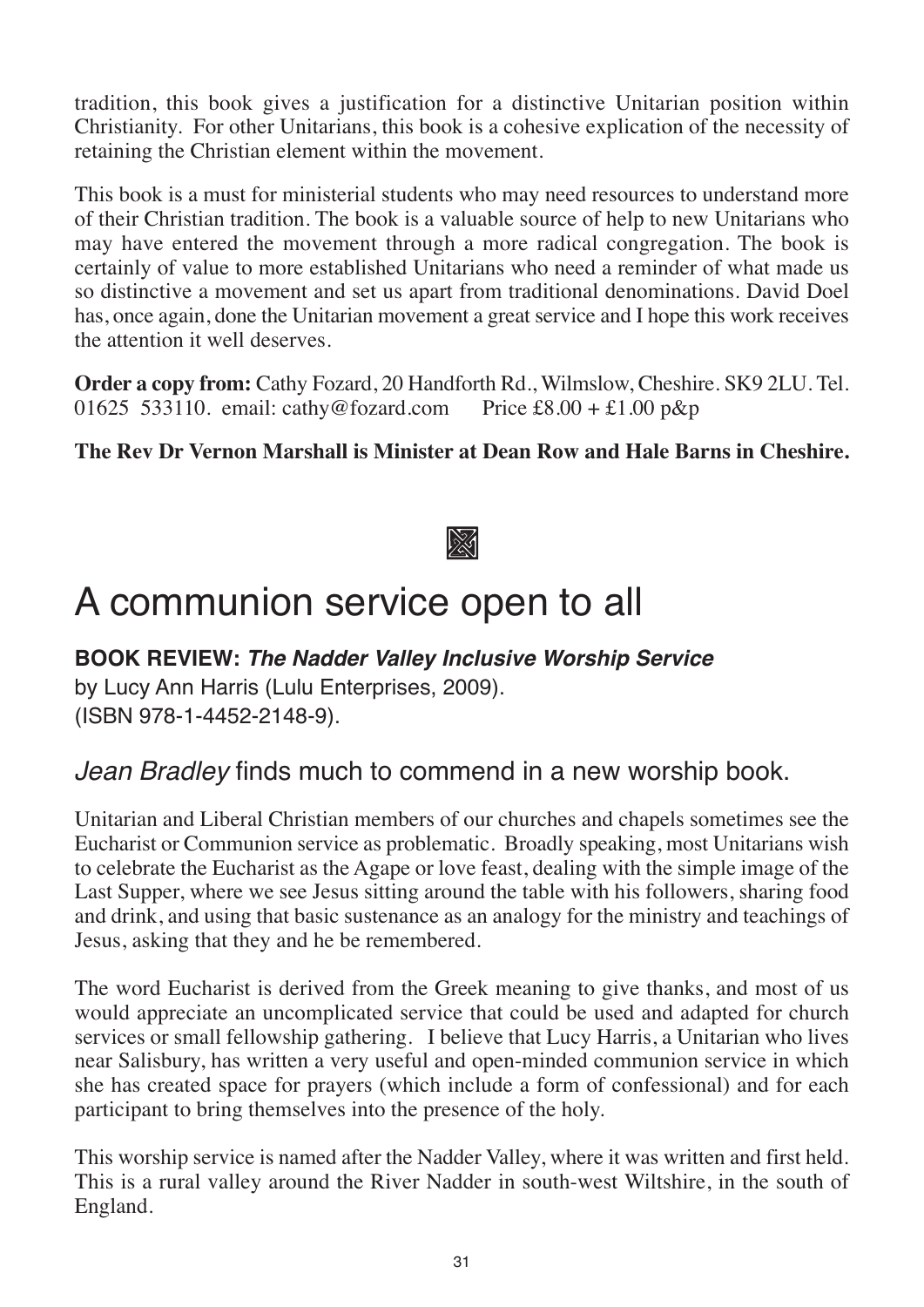Lucy Harris makes clear in the introduction that her service offers a welcome to all people, whatever their faith, and to those who do not belong to any faith community. Children are also welcomed as long as they have an understanding of the service. Her aim is to allow the participants to share the essential gift of togetherness – sharing in bread and water and the presence of the divine.

The service starts with silence and the lighting of a candle which is generally accepted in most Unitarian chapels, but interestingly a second candle is lit and passed round before being places on a table or stand. I feel that this ritual gives a greater sense of involvement to worship.

I believe the *Nadder Valley Inclusive Worship Service* would be a valuable aid to worship. One of its great advantages is that the wording can be amended and that each fellowship or congregation could make it their own.

On a personal note, I feel that a fixed liturgy may be a little too much for the worshipper, as following the words and being ready to read their part can reduce the sense of the spiritual, and it may become a formal ritual rather than a sacred experience. I believe that the leader or Minister should take the chief responsibility which would then allow the congregation the opportunity to find their own meaning in the service.

A very interesting and liberal book of worship. I would recommend it throughout our Unitarian denomination.

**How to get copies:** Lucy Harris writes: 'If a set of bound, colour-printed booklets is wanted for group use they are available at near cost price of £8 a copy plus P&P through lulu.com The text is also available as a free download, also from lulu.com. The service may eventually become available through bookshops. At present, it is only available through the Internet.'

**The Rev Jean Bradley is Retreats Officer for the UCA. Her most recent ministry was at Padiham in Lancashire.**

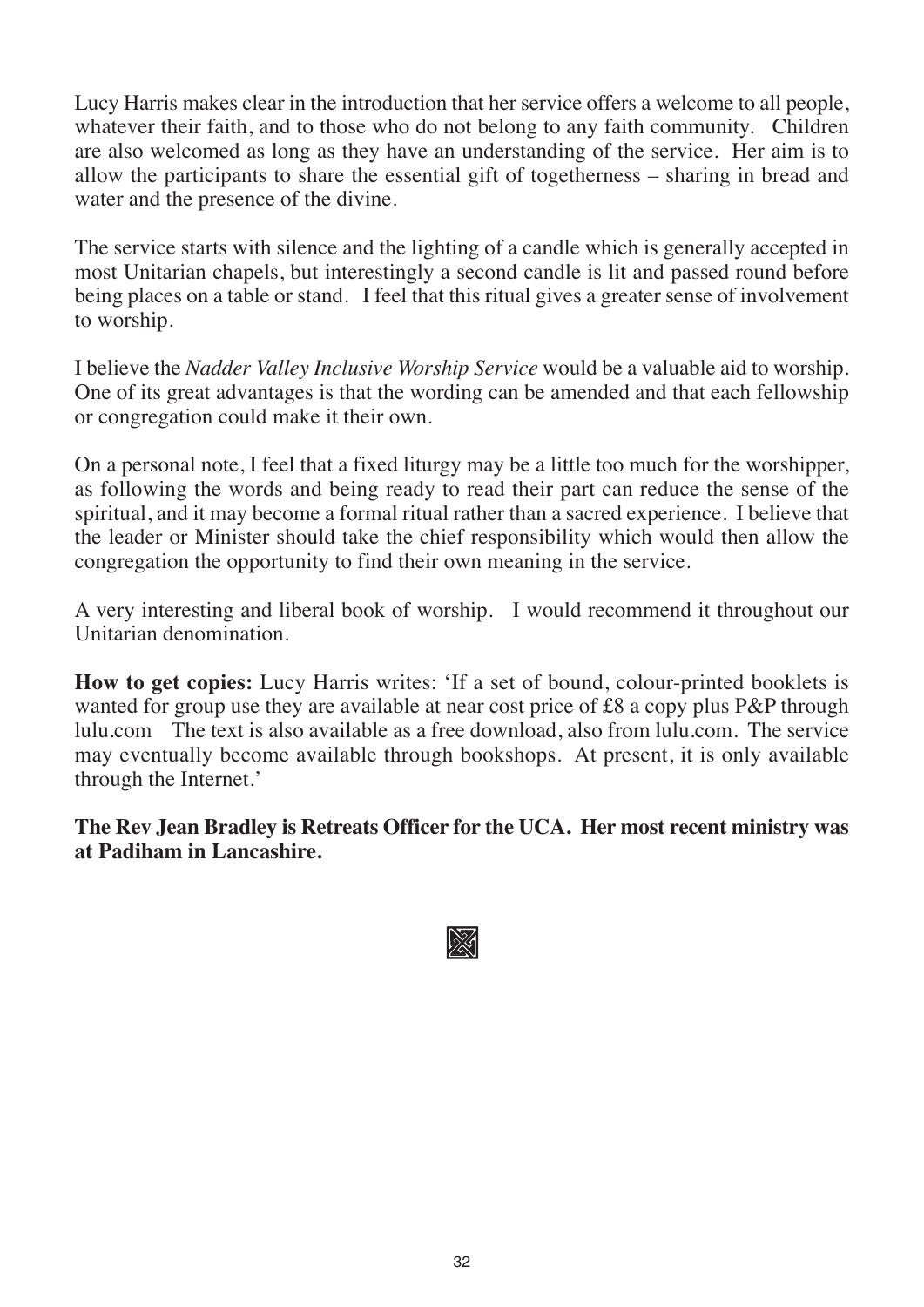# FORTHCOMING EVENTS, 2010

**Sat 17th July: UCA Summer Meeting,** Golders Green Unitarians, north London.

**Fri 18th to Sun 20th June: UCA Retreat** in Staffordshire (see box below for details).

**Sat 4th to Tues 7th September: International Association for Religious Freedom Congress in Kerala, India** (for details, contact Richard Boeke at r.boeke@virgin.net or on 01403 257 801).

**Sat 30th October: UCA Lance Garrard Memorial Lecture,** Cross Street Chapel, Manchester.

# THE UCA RETREAT

After sending emails and letters to members who expressed interest in retreats last year, I now have only a few places still available for this Retreat. The Retreat Centre is in a beautiful and tranquil part of the country in Staffordshire, just two miles from the Derbyshire border. The grounds hold 60 different species of trees, there is an abundance of wildlife and even a herd of red deer. Besides a comfortable sitting room for us to gather in, there is a summer house available to us, as well as secluded areas with seating for quiet meditation and an area for outdoor worship. **Its website is at: www.hartleywoods.co.uk**

The Retreat will be held on the weekend of June 18th - 20th, Friday night to Sunday lunch, and with full board will cost £100. If you are interested in attending, please remember I can only book on a first-come first-served basis. So please send me a cheque for either the whole amount of £100, or one for £50 and pay the balance later. Write the cheque to Unitarian Christian Association and enclose your full name, address and/or email address so that I can acknowledge your payment.

I look forward to hearing from you,

**The Rev Jean Bradley (UCA Retreats Officer)** (address on back page).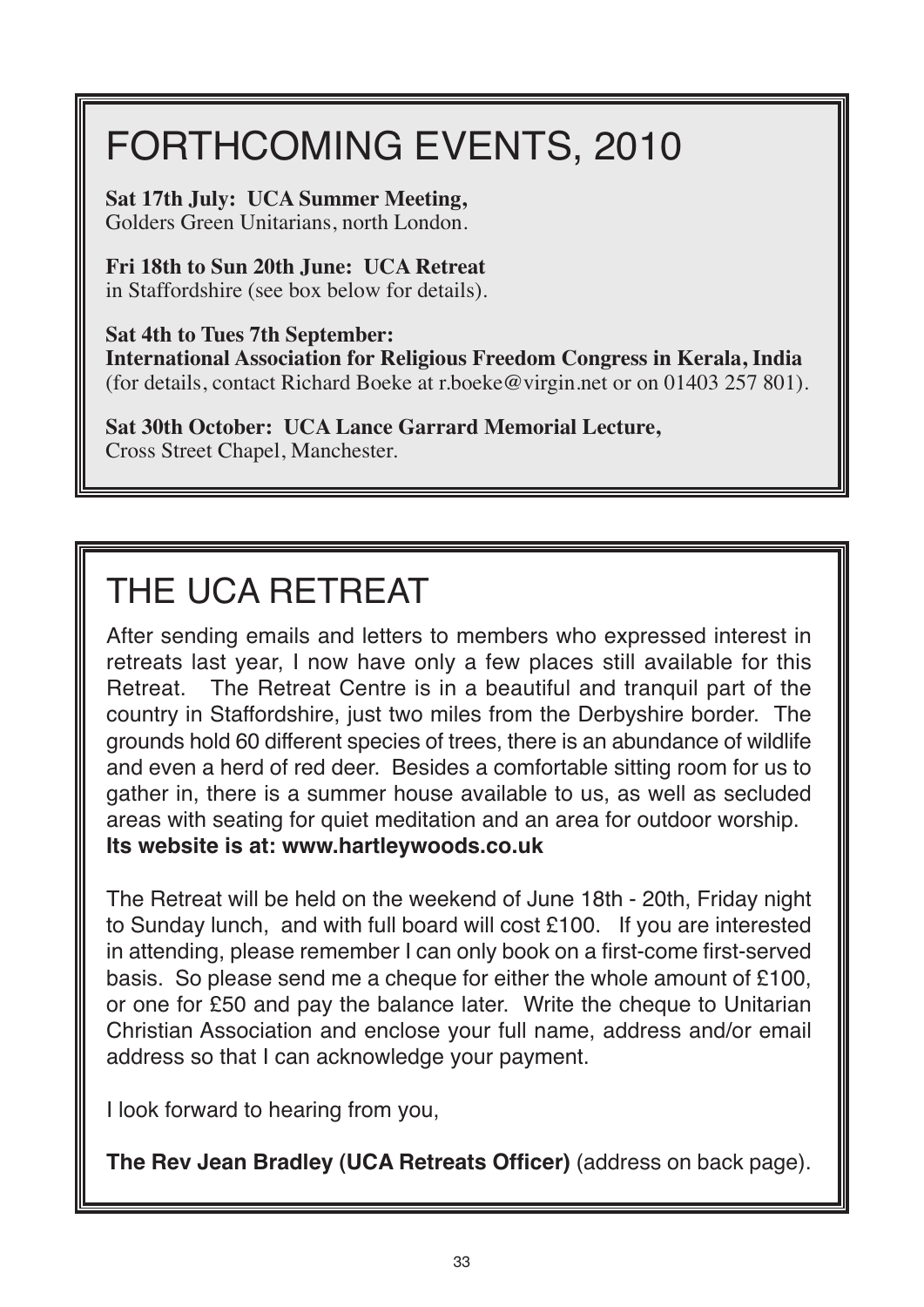## **UNITARIAN CHRISTIAN ASSOCIATION**

Registered Charity No 101 777 1

#### **JOIN THE UCA! OR RENEW YOUR SUBCRIPTION FOR 2010.**

#### **CURRENT RATES:**

Individual membership £12 Joint membership £18 Concessions £8 Congregational membership £40 Individual life membership £120 Joint life membership £180 Members in EU countries £15 Outside the EU £20

Cheques payable to the Unitarian Christian Association should be sent to The Rev Andrew Parker at: 260 Wood Street, Langley, Middleton, Manchester, M24 5GL.